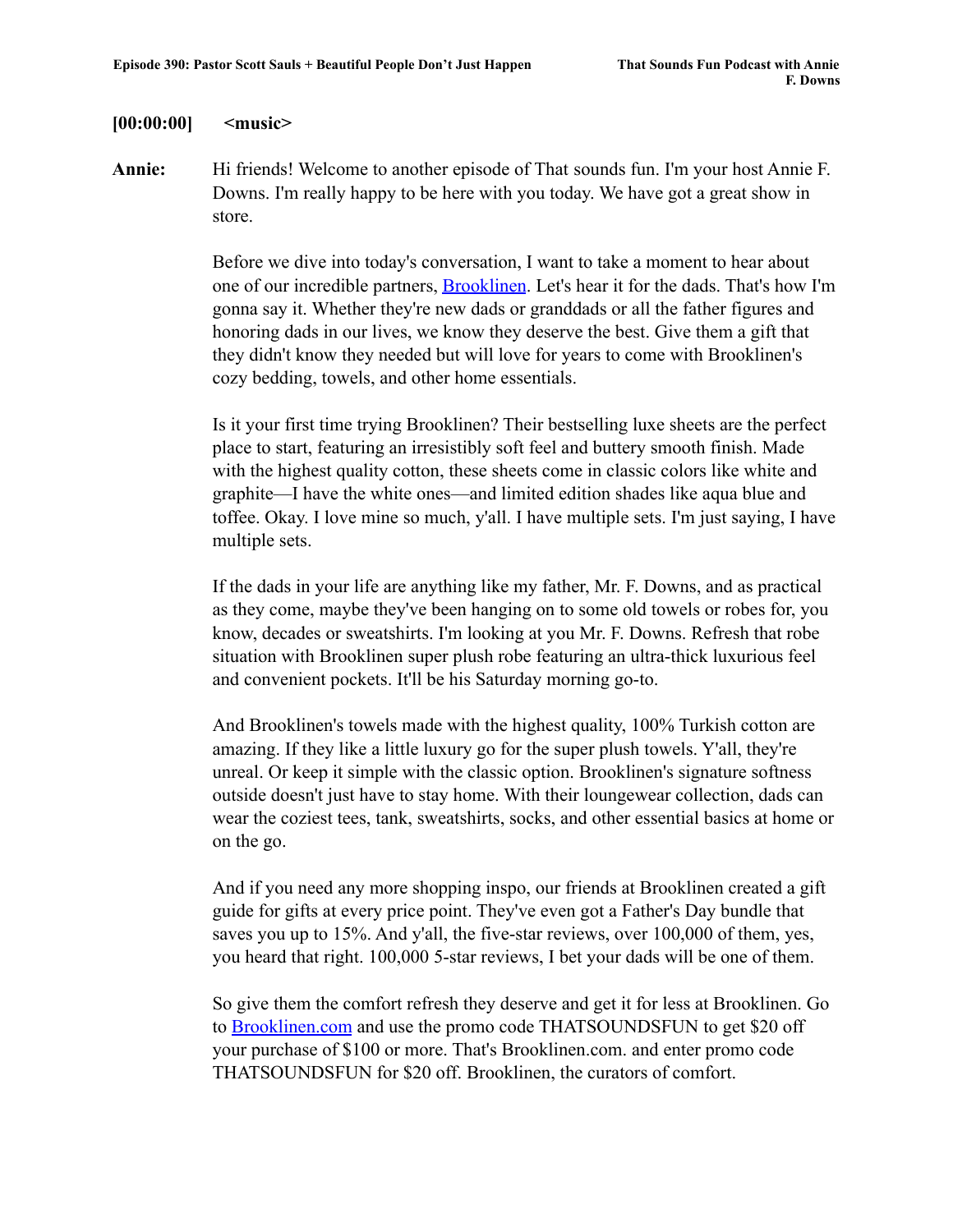**Intro:** Okay, speaking of comfort, let me tell you who brings comfort to my soul. Today on the show we get to talk with my friend and one of my favorite pastors, Scott Souls. Y'all know him. He has been on the show a million times before: [Episode](https://www.anniefdowns.com/podcast/that-sounds-fun-podcast-episode-22-scott-sauls/) [22](https://www.anniefdowns.com/podcast/that-sounds-fun-podcast-episode-22-scott-sauls/), [Episode 119,](https://www.anniefdowns.com/podcast/that-sounds-fun-podcast-episode-119-scott-sauls/) [Episode 219](https://www.anniefdowns.com/podcast/that-sounds-fun-podcast-episode-119-scott-sauls/). And I'm so glad he's back with us today. We've linked to all those shows in the show notes below or at [anniefdowns.com/podcast](http://www.anniefdowns.com/podcast) if you want to go back and listen to those.

> Scott is the senior pastor of Christ Presbyterian Church here in Nashville, Tennessee, and the author of *Jesus Outside The Lines*, *Befriend*, *From Weakness to Strength*, *Irresistible Faith*, and *A Gentle Answer*. His newest book, *Beautiful People Don't Just Happen: How God Redeems Regret, Hurt, and Fear in the Making of Better Humans* is another wise, timely gift that he has given us. I loved this book. I loved it so much. It's one that's challenging me.

> I love learning from him and hearing from him. And this conversation does that as well. So, friends get ready. Yeah, I'm gonna say it. This is a note taker. This is a note-taking episode. Here's my conversation with one of our favorite pastors on the pod, Scott Souls.

# **[00:03:43] <music>**

| Annie:             | Pastor Scott Souls, welcome back. You're a four-peat around here.                                                                                                                                                                                                                            |
|--------------------|----------------------------------------------------------------------------------------------------------------------------------------------------------------------------------------------------------------------------------------------------------------------------------------------|
| <b>Pst. Scott:</b> | Oh, is that right? This is number four?                                                                                                                                                                                                                                                      |
| Annie:             | Fourth time is a charm. Yeah.                                                                                                                                                                                                                                                                |
| <b>Pst. Scott:</b> | Wow. Wow.                                                                                                                                                                                                                                                                                    |
| Annie:             | Episode 22, you were very trusting to come so early, Episode 119 in January of<br>2019, and episode 271 in January of '21. So about every two years, I like to have<br>you back.                                                                                                             |
| <b>Pst. Scott:</b> | You're so kind.                                                                                                                                                                                                                                                                              |
| Annie:             | Are you kidding? I mean, we quoted you already this month where I've said so<br>many times that the quote you gave me, maybe even the first episode based on the<br>month when it came out, when I said, "What happens when you stay to church?"<br>And you said, "That's when you grow up?" |
| <b>Pst. Scott:</b> | Yes.                                                                                                                                                                                                                                                                                         |
| Annie:             | You still think that's true?                                                                                                                                                                                                                                                                 |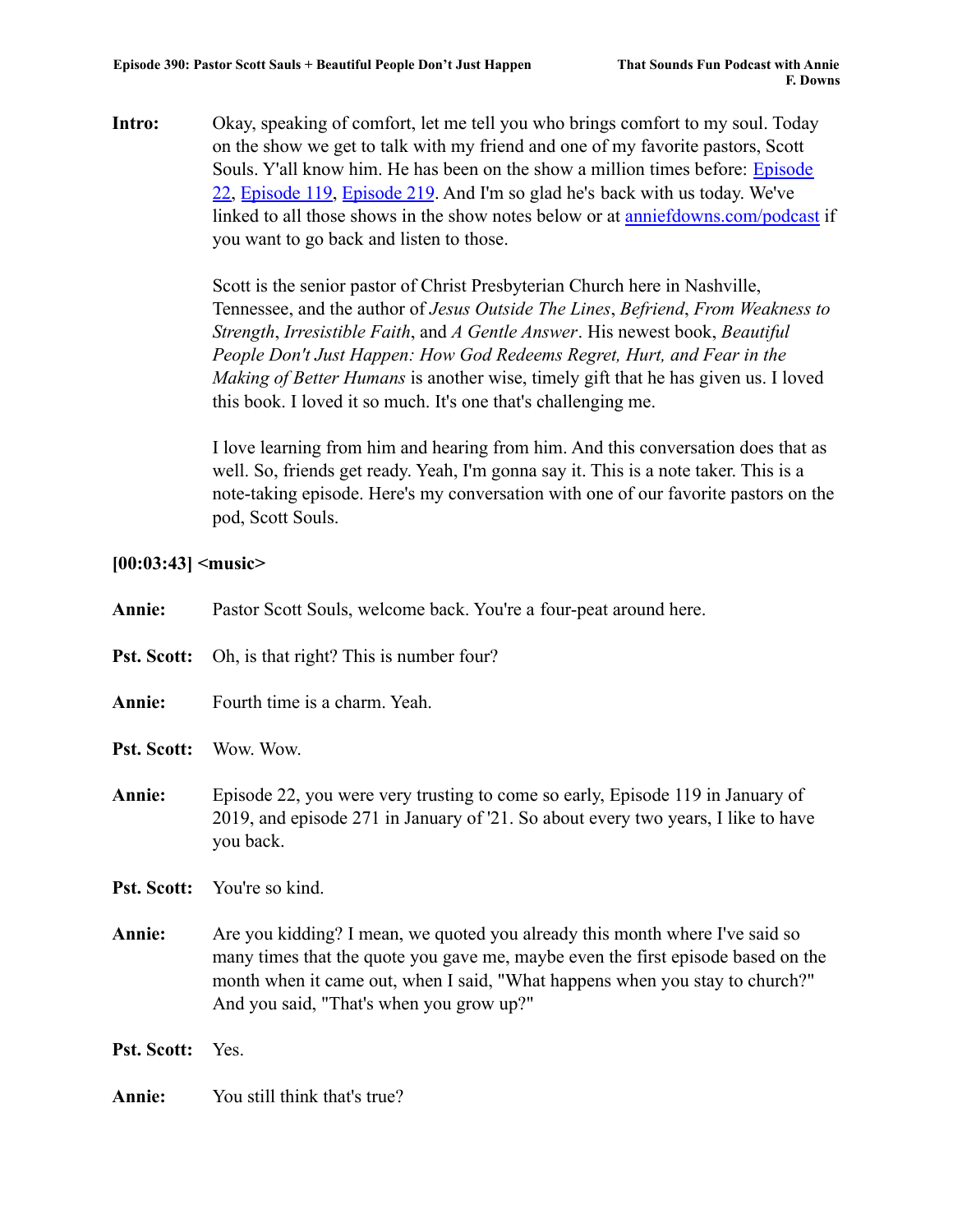**Pst. Scott:** I do. I do. There's just something about sticking it out and enduring. You know, the Bible talks a lot about endurance. And one of the primary avenues of endurance is relational. That's why husbands and wives make a covenant until death do them part. There's something built into that covenant that just, you know, says thick and thin, good and the bad and the ugly, we are committed.

> I do think that the very best, most life-giving experiences of community, especially as we were talking about local church, when your church was going through a kind of a rough patch during that season, we were talking a little bit about that. But the strongest, most resilient people are the ones who endure and don't hit eject on relationships as soon as it get challenging and hard. In fact, that's how relationships get deeper.

- **Annie:** I said recently on the show that I've just decided that I need to treat my church like it's the only one in town. Like it's the 1850s, I'm in a wild west city, and there's one church at the end of the street.
- **Pst. Scott:** Which in Nashville, that puts you in the minority.
- **Annie:** Right. I mean, there's so many incredible churches that people I love lead, like your church, or people that I love go to. And so when one person sits in my seat and I can't be in the seat I want to be in, the eject button is very interesting to me. And I am one of the teachers, and the eject button is interesting to me. I think there's something to the staying. Someone asked me recently, how do you know when you should leave your church?
- **Pst. Scott:** You want me to answer that?
- **Annie:** Yes.
- **Pst. Scott:** It's a really delicate conversation because you don't want to shame people for moving on. Sometimes people are legitimately called out of something or called towards something, or both and. But in terms of the whole church hopping thing, church hopping meaning, you know, changing churches every one to three years because you get bored, because, you know-
- Annie: Someone's sat on your seat?
- **Pst. Scott:** Yeah. The church down the road just got a new pastor who was really cool, and there's buzz and all of that. Churches take turns being the church in town. So there's all this kind of...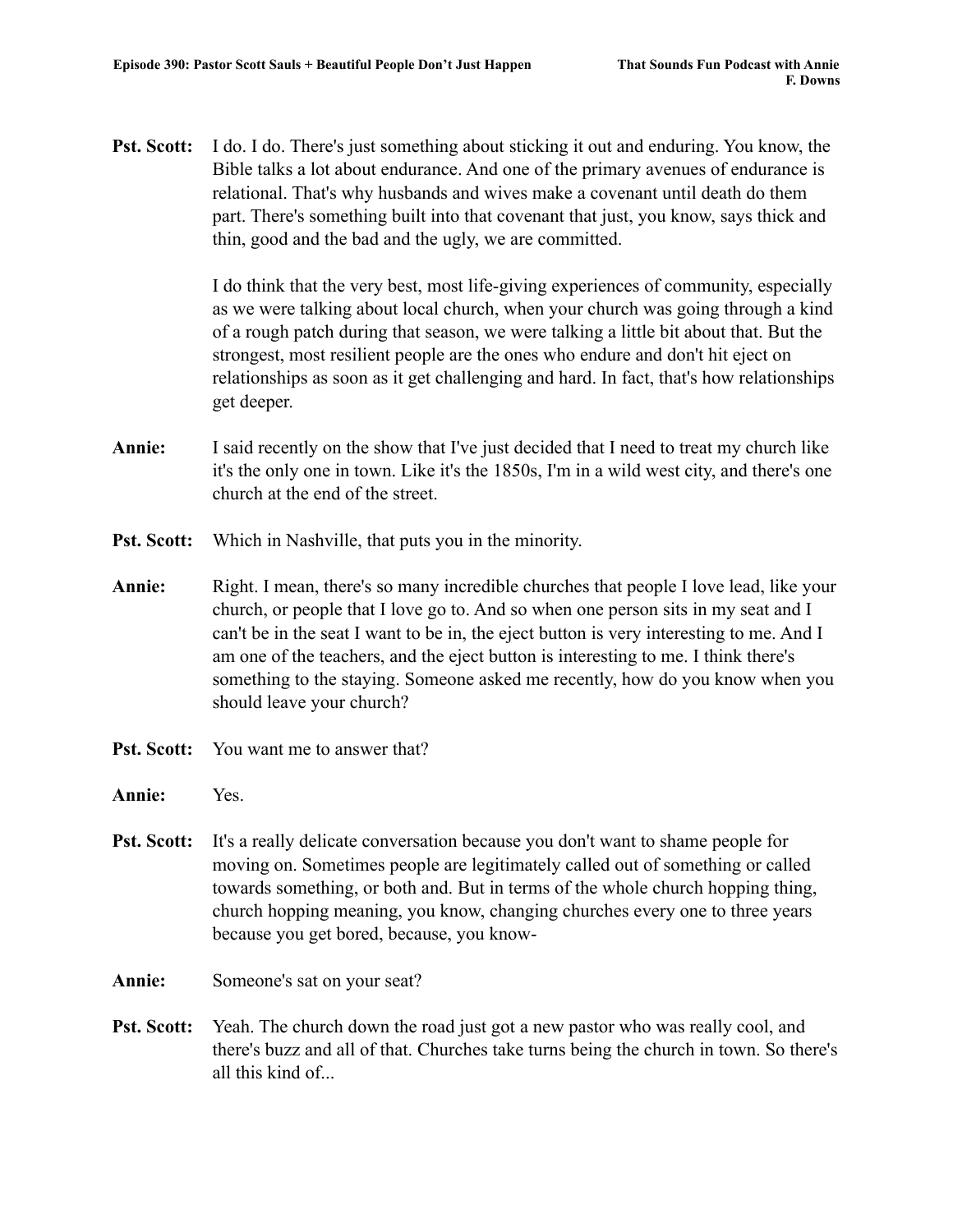## **Annie:** Isn't that funny to watch?

**Pst. Scott:** In a town like this one, which it's kind of this weird sociological thing, I'd love to hear an expert weigh in on it, which I am not. But I think, number one, Annie, if there is unaccountable lack of integrity in leadership at some point, you know, after maybe trying to influence as a member and getting nowhere for a while, and it's a confirmed lack of integrity, right?

> Because sometimes if you the church member is upset with leadership, you actually might be the problem. Like it's not a guarantee that just because you're upset with leadership... People got upset with Jesus, all of Israel got upset with Moses, but they were just upset about their situation out here in the desert and they put all the blame on Moses and Aaron who were trying to do a good job.

So examine your own heart. Like, what are your motives really? And are you looking for a scapegoat just because you want to go somewhere else? But you know, being honest with ourselves. But if there's a lack of integrity that's unaccountable... You know, Mike Cosper does a big podcast on those sorts of dynamics recently, sometimes it's time to move on.

But then the other is, you know, let's say either your core theological beliefs change or the theological beliefs in the leadership change, and it's in the category for you of things that really matter. You know, people distinguish between essentials and non-essentials. And so if it's in the realm of essentials where it's really hard for me to follow Christ under this shift in teaching for this shift in my own understanding, that becomes a time of discernment.

But I would just say, anytime you do leave, don't do it quietly. But don't do it loudly, either. Meaning have a conversation with the existing leadership. Because even if you leave, you might be able to leave them with something to consider, either as a testimony against bad integrity or as an opportunity for the leadership to reconsider some things. But always want to be an advocate of having transparent conversations before...

And involving leadership in your decision. Don't just come in and say, "Oh, I've decided or we've decided, and here's our list of grievances on our way out." Try to work through the list of grievances first because that might become a really great relational opportunity and an opportunity for the church to get healthier.

**Annie:** That's what I did poorly when I left one church to go to another once in my life because I just kind of went like, "I've made this decision, I'm going to tell them," but it was not a conversation. It was a list. And it wasn't even a grievances list. It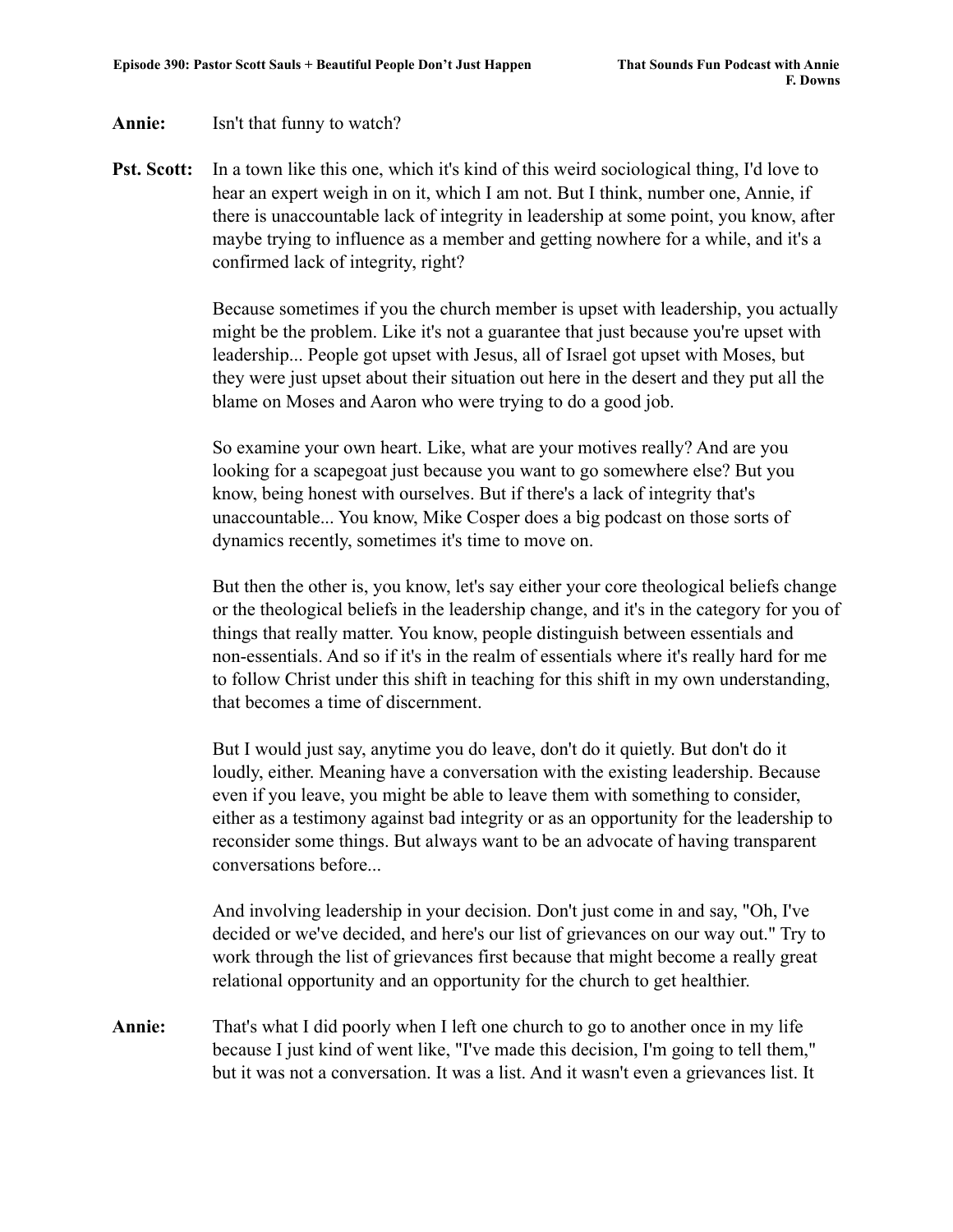was more I didn't want to sneak out, so I want to say to you what I'm doing. But I didn't leave a lot of space for conversation.

- **Pst. Scott:** Got you.
- **Annie:** And where I'd ever have to do that again, I would learn what you just taught for me. I love my church. I'm so thankful that I get... I mean, we just talked about Pastor Kevin before we started. He's just one of the best things that's ever happened-
- **Pst. Scott:** He's fabulous.
- **Annie:** ...to our city, to our church, and to my life as my pastor. And every church has hard times and great times. I'm thankful that you taught me to stay a long time ago. So it has served me.
- **Pst. Scott:** The Lord taught you to stay. We just had a conversation.
- **Annie:** Okay, Scott, so your new book comes out tomorrow. It's called *Beautiful People Don't Just Happen*. And so even in this conversation I'm thinking about, there is something about being committed, and you write about this, about being committed to God, to others, and to yourself in order to become who you want to become. Have you become who you want to become?
- **Pst. Scott:** No, I'm not even close.
- **Annie:** Me neither.
- **Pst. Scott:** It's a lifetime. I'm better than I was a year ago. And a year ago, I was better than I was 10 years ago. So I come from the world of Tim Keller, right? He's my mentor and frankly I learned so much from him. But one of the things that he said once in his sermon, he's like, "When I was 30 years old, I thought my 20 year old self was an idiot. When I was 40, I thought my 30 year old self was an idiot." And now I'm... you know, I don't know, he's 50 or something. "Now I'm 50, and I think my 40 year old self is an idiot. And when I'm 60 I'm gonna think my present self is an idiot, which means I am an idiot." So that's my story, too. I'm always incomplete but hopefully progressing.
- **Annie:** When I read that where you talk about, like, "Hey, I've been reading the Bible daily for 30 years, I've been teaching publicly for 25 years and I'm still not there."

**Pst. Scott:** No.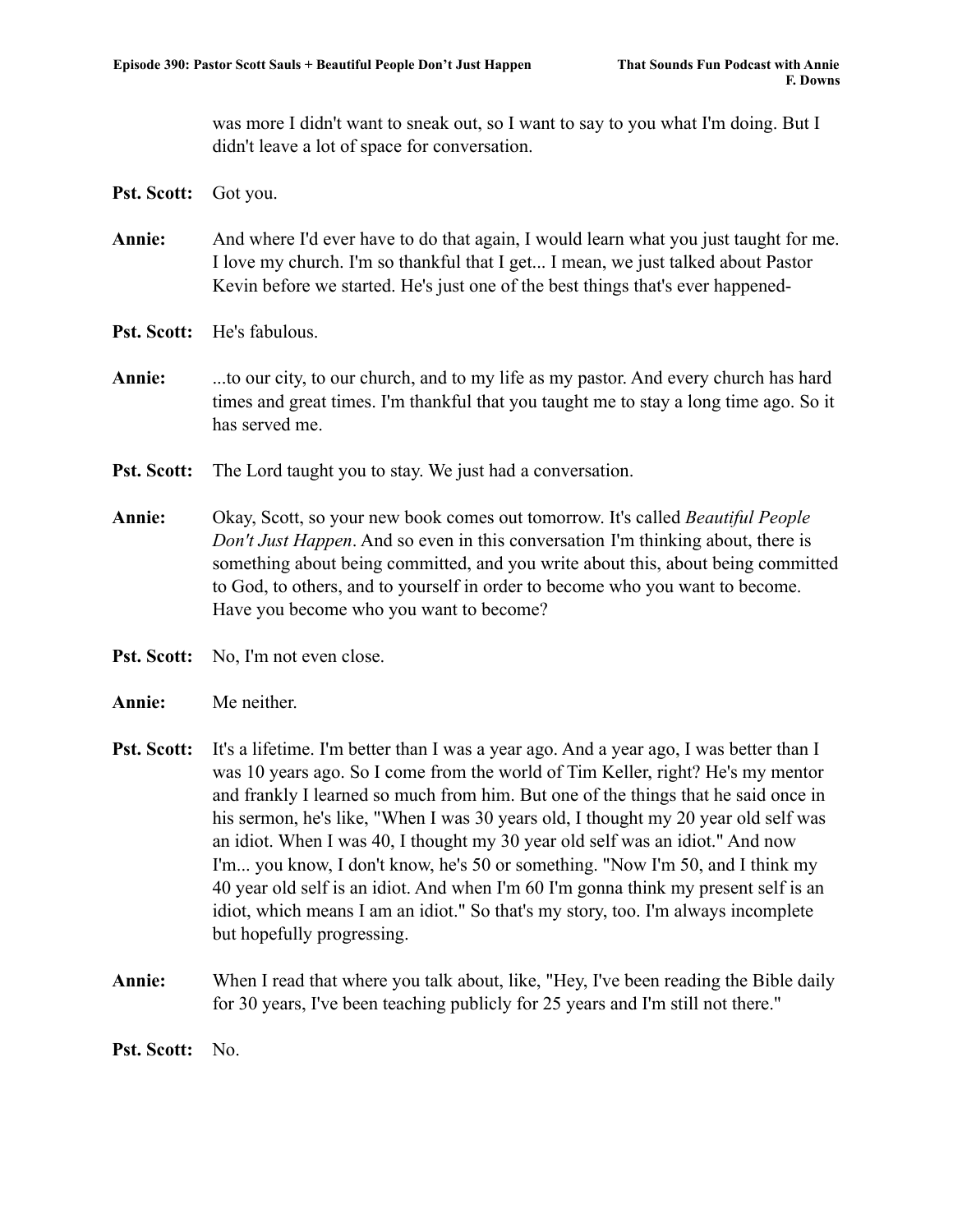- **Annie:** I just think that helps me a lot. Because sometimes I look at other people, especially leaders, and I think, "What am I gonna have to do to not be embarrassed when I sin and to not feel like I'm catching up on my Bible reading?" So how do we balance that? How do we hold that tension of like, well, we're trying to be disciplined and trying to connect with God, but we're just never ever hitting the mark exactly?
- **Pst. Scott:** Grace is there, not just at the very beginning of your relationship with God, where you enter into it on the terms that God has established, "My son came and lived a perfect life in your place, and he died the death that all sin deserves. He took it. And if you receive it with empty hands, with nothing but your need to offer back to him, then you're in. You're welcome into the family of God, welcome into being adopted and loved and cherished forever. Right?

If we look at that as a courtroom experience and let's say the cross of Jesus Christ is the door to that courtroom, right? So you walk in and then the judge points to the cross and says, "That's your freedom." But I think a lot of us, we never leave the courtroom to live on the other side of the cross, which is resurrection, and freedom, and newness of life, and growth. The old person is gone, the new has come.

So I think that's the trick of figuring out, what does it mean to get out of the courtroom? Because I'm not being judged. I'm not being assessed. There's no jury, there's no judge anymore. God is only Father to us after we come into the family through Christ. And so with God only being Father and not judge, it gives us a reason to change that. It's not a pressured reason, but it's more of an invitation to live in greater freedom. But that burger that the Bible calls the flesh, you know, sticks with us and with it all kinds of insecurity and hesitancy, right?

- **Annie:** Yeah.
- **Pst. Scott:** In the book, the first two words of the book are "you suck." And those are words that I spoke to myself recently about something I said to somebody 37 years ago. You know, the shame, the guilt, the regret, it sticks with us. We leak grace, but we hold on to guilt and shame like a sponge holds on to water. And the whole I think journey of following Christ is to figure out how to act like a sponge with grace and squeeze out that guilt and shame.

I don't know if we ever completely arrived, but guilt and shame are terrible motivators. I think they're the main culprits that hold us back from actually growing and flourishing and other people God's made us to be.

**Annie:** The problem for me, amongst many, I mean, one of my problems is even this morning I was listening to Lectio 365, and they read Hebrews 4, where it says, You can approach... I think it's Hebrews 4. I'm gonna be sorry if I'm wrong. But there's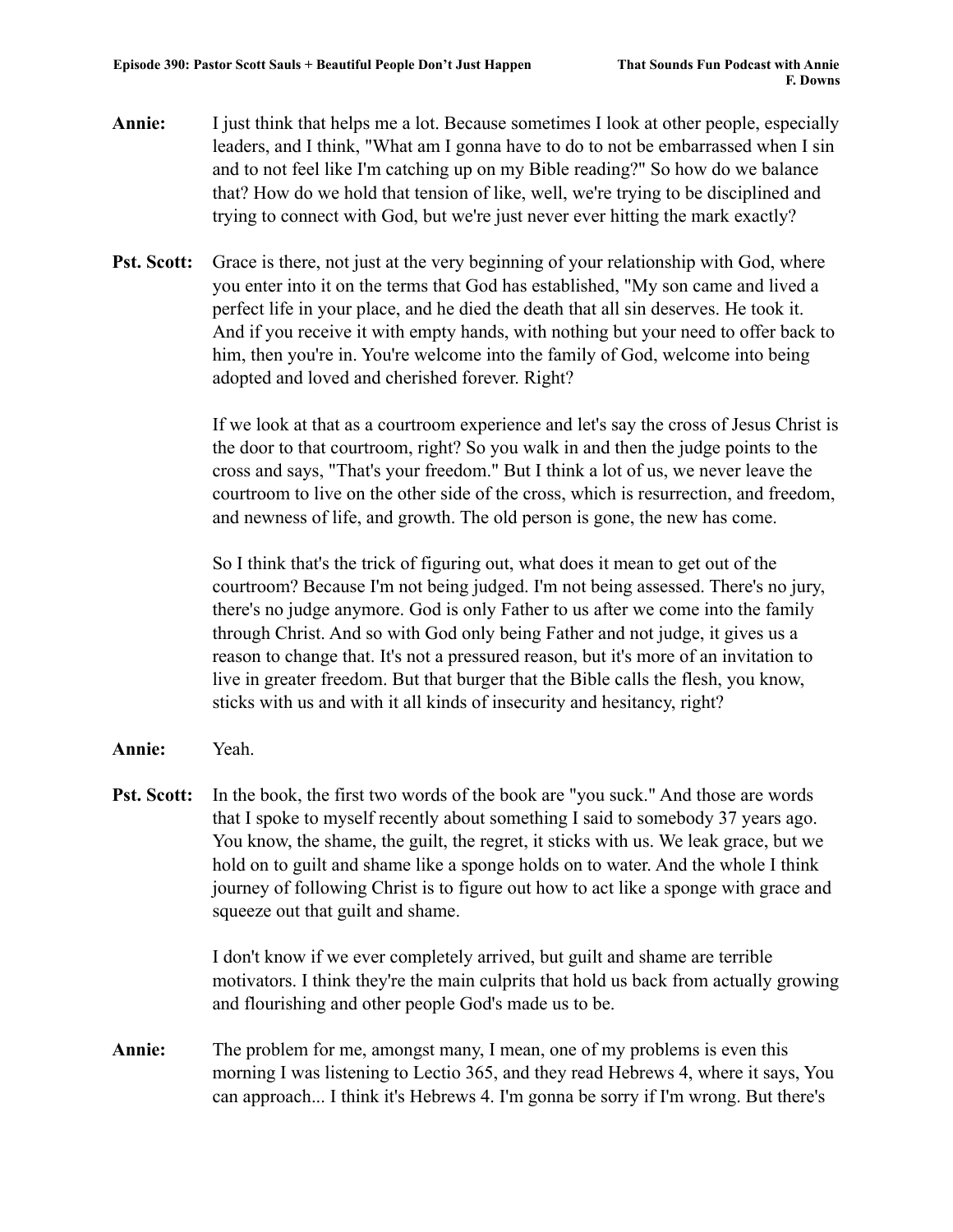grace and mercy for you. And I thought, even as you're talking, I didn't have this language at the time, but what I knew this morning was I always treat God like a judge. If I sin, then it is mine to walk back into the courtroom and make it right and then we can move forward. So where's the difference between God isn't our judge anymore and confessing and repenting?

- **Pst. Scott:** Well, confessing and repenting is a lifestyle. It's a way of life for a Christian. But I think our posture toward it can be one of this complex combination of regret and joy. Right?
- **Annie:** Wow.
- **Pst. Scott:** When we break God's law, the bigger thing is that we're breaking God's heart and we're breaking fellowship momentarily with Him. We're not breaking the relationship. The relationship can't be broken. Our status with Him can't be broken. But we're breaking the fellowship, the intimacy, the nearness. And that's where the grief comes from.

Whereas before Christ, the grief came from guilt and shame. Guilt is what I've done and shame is who I am, because of what I've done. And the cross is eliminated and obliterated all of that and absorbed all of that completely. So the whole new way of relating to God... You know, think about if, Annie, you did something to hurt your sister, or you did something to hurt a really close friend. What's going to draw you to make that right? It's restoration of the goodness of your friendship, of your family relationship. So it's a whole different motivation structure. Because God is your Father.

There's this old Michael Card song where, where it says, To be so completely guilty and given over to despair, and then to look into your judge's face and see a savior there. He's mercy. That's what He is. He's no longer the punitive judge. He can judge our actions, which is what leads us to godly grief and repentance, but He doesn't judge us to punish us, but only to free us.

- **Annie:** What blew my mind about *Beautiful People Don't Just Happen* is you actually use, in the subtitle, regret, hurt, fear. You really kind of use these what I, as your Enneagram seven friend, would call negative emotions. I understand they're not necessarily negative. But regret, hurt, fear, shame, disappointment. What you're contending is that all of those actually make us who we want to be.
- **Pst. Scott:** Yeah, they're so valuable. So our friend Chip Dodd talks about core emotions, and only one of them would be classified as positive or happy.

**Annie:** Yes, only gladness.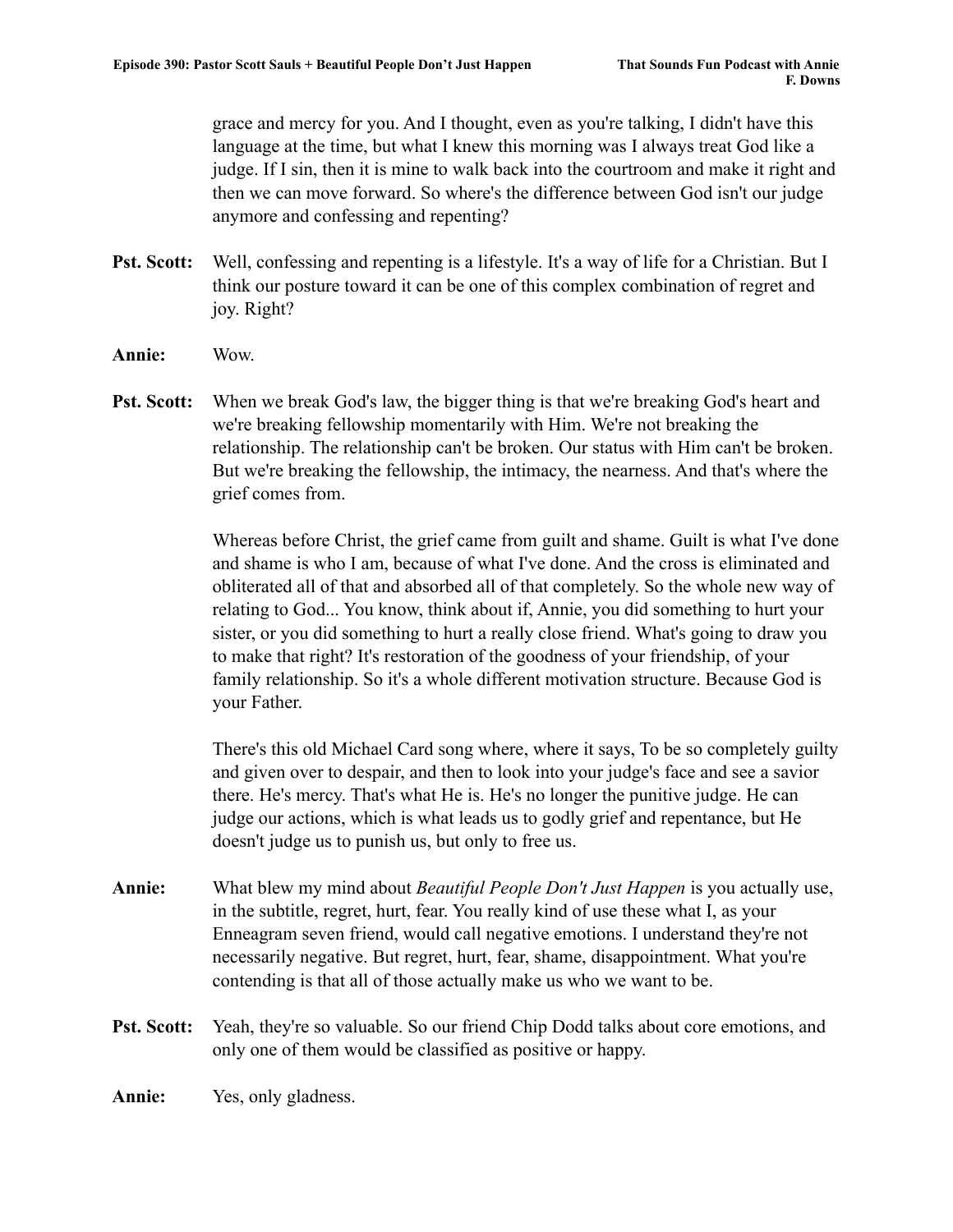- **Pst. Scott:** Gladness.
- **Annie:** That's it.
- **Pst. Scott:** That's the seventh emotion.
- **Annie:** I depend on it.
- **Pst. Scott:** And then me as an Enneagram four, I get seven and you get one. Those are what? Guilt, shame, sadness, hurt, fear, anger, loneliness. If we think about how God has taught us to pray, at least how to pray in a fallen world, we've got the Psalms. So 150 of them. They're full of really just robust expression of all of these emotions. I don't know.

I used to be a guy... Maybe it's because I'm American. Maybe it's because I grew up kind of as a jock. And to show negative emotion is a sign of weakness. Whereas I think the more I've grown up, gotten older, learned what it means to live as fully human under God, I think the more courageous healthy people are the ones who express. Not in order to bleed on other people, not to create mellow drama and every group situation you go into ends up being a group therapy session for you. You know, like there's a sense of oversharing that is inappropriate and unhealthy and probably belongs in a counselor's office or with a pastor or something.

- **Annie:** If any of your friends say to you, "You should talk to a counselor," believe them.
- **Pst. Scott:** Yeah, you should. It's time. It's time because I've reached my limits.
- **Annie:** That's happened for me.
- **Pst. Scott:** Like this is above my paygrade. This is not what any of us wants to define our friendship, right? Like our friendship needs to be more than just this. But of course, good friends do show up for each other and can offer what they can. But I don't know. I think, Annie, the older I get—I'm in my 50s now and I'm kind of in that reflective season of life—the more I feel like there's actually great value to really finding those appropriate context express the distressed emotions, right?

It's kind of like Enneagram four's playground. I'm like the ER personality, right? So I've got a little bit of a three to make me positive but I'm a four. Like the tortured artist personality. Like Russell Moore and Andrew Peterson, I think, all those. That's good company.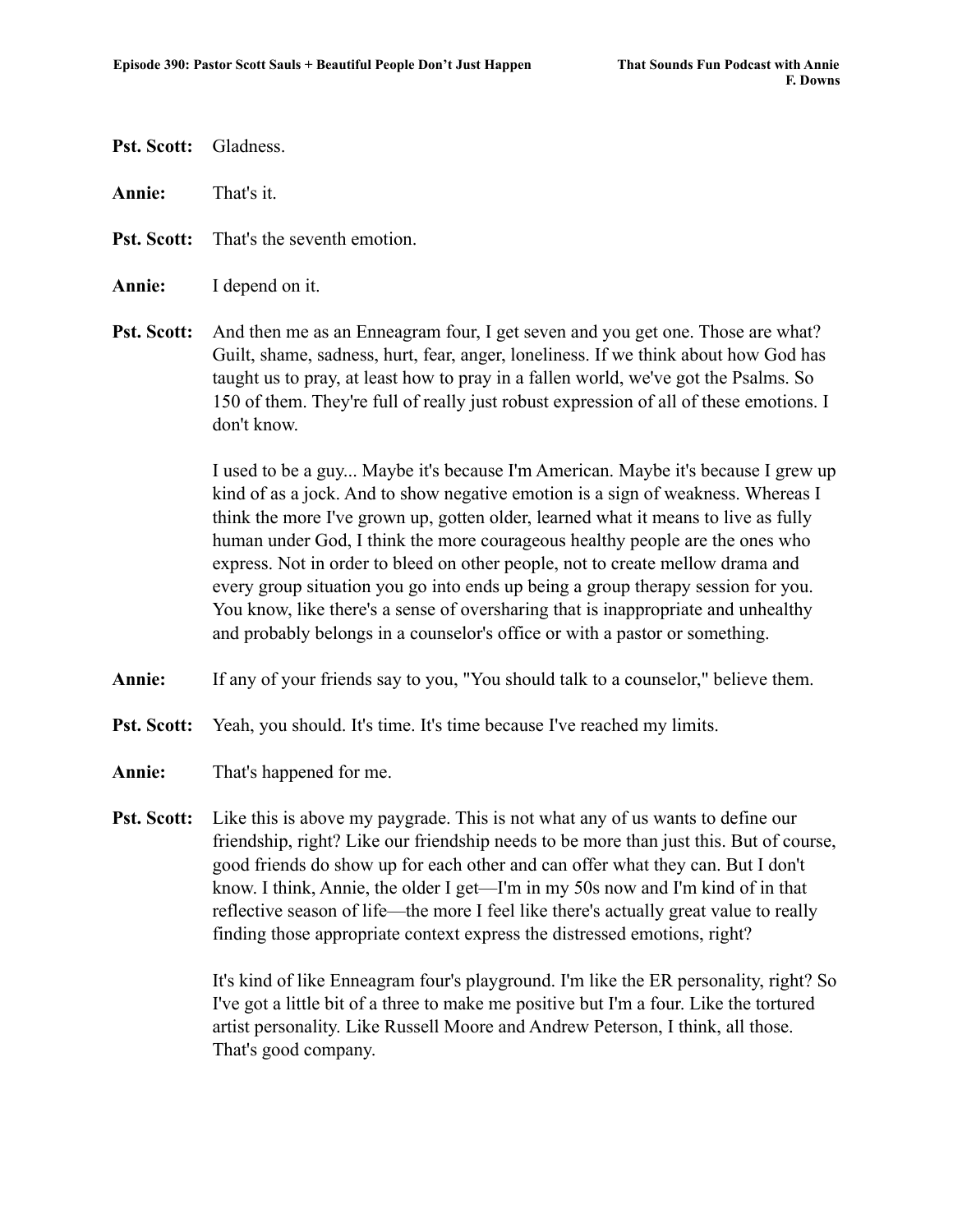But the way I look at it is like if you think about how humans and trees interact, humans exhale carbon dioxide because I can't hold it in, but the trees inhale it. Because carbon dioxide is oxygen to the trees, it's like oxygen to us. And they exhale oxygen and we breathe it in. And there's like this relationship.

I think there's a similar dance between maybe your personality and mine, Annie, where you breathe you know a certain air of positivity and life and I breathe an optimism and I breathe the air of realism. Like, yeah, I'm so with you and so want to go there with you, and yet the world's really hard as well. So how do those two things dance together?

We have this interchange in the same way that humans and trees do where your personality is of great benefit to me and I need to be around it to remind me that there's no reason for despair because God is good all the time. And maybe a seven would benefit from a four of knowing, Hey, we're not home yet. We're on our way but we're not there yet. And we really do need to enter in and grieve this hard stuff and show up for the poor, show up for the weak, show up for distressed friends.

So, I don't know, God's made us complicated and he's made us different and I think it's a really wonderful thing. But emotions are just as much a part of us as our ears and our fingers. They're not there to be shoved down. They're there to be expressed hopefully in a healthy way.

- **Annie:** I haven't thought about how similar that is between humans and trees as in we are for each other. Or even what I would label as my good emotions, bad emotions, my positive ones, and negative ones, they need each other. And that is how we become who we want to become.
- **Pst. Scott:** I think so. We become who we want to become and who we're meant to become in community.

**Annie:** Yeah, yeah.

- **Pst. Scott:** Even in paradise it's not good to be alone, right?
- **Annie:** Yeah.
- **Pst. Scott:** I mean, before things became a train wreck, God said that of Adam. And that doesn't mean you got to be married but it means you got to be surrounded by people. We're meant to live in community. Jesus and Paul, both unmarried men but had packs of people that they traveled with all the time, men and women. Married people like me, you know, Patti and I will tell you, we need more than each other. We are not enough to carry this thing. We need community as well.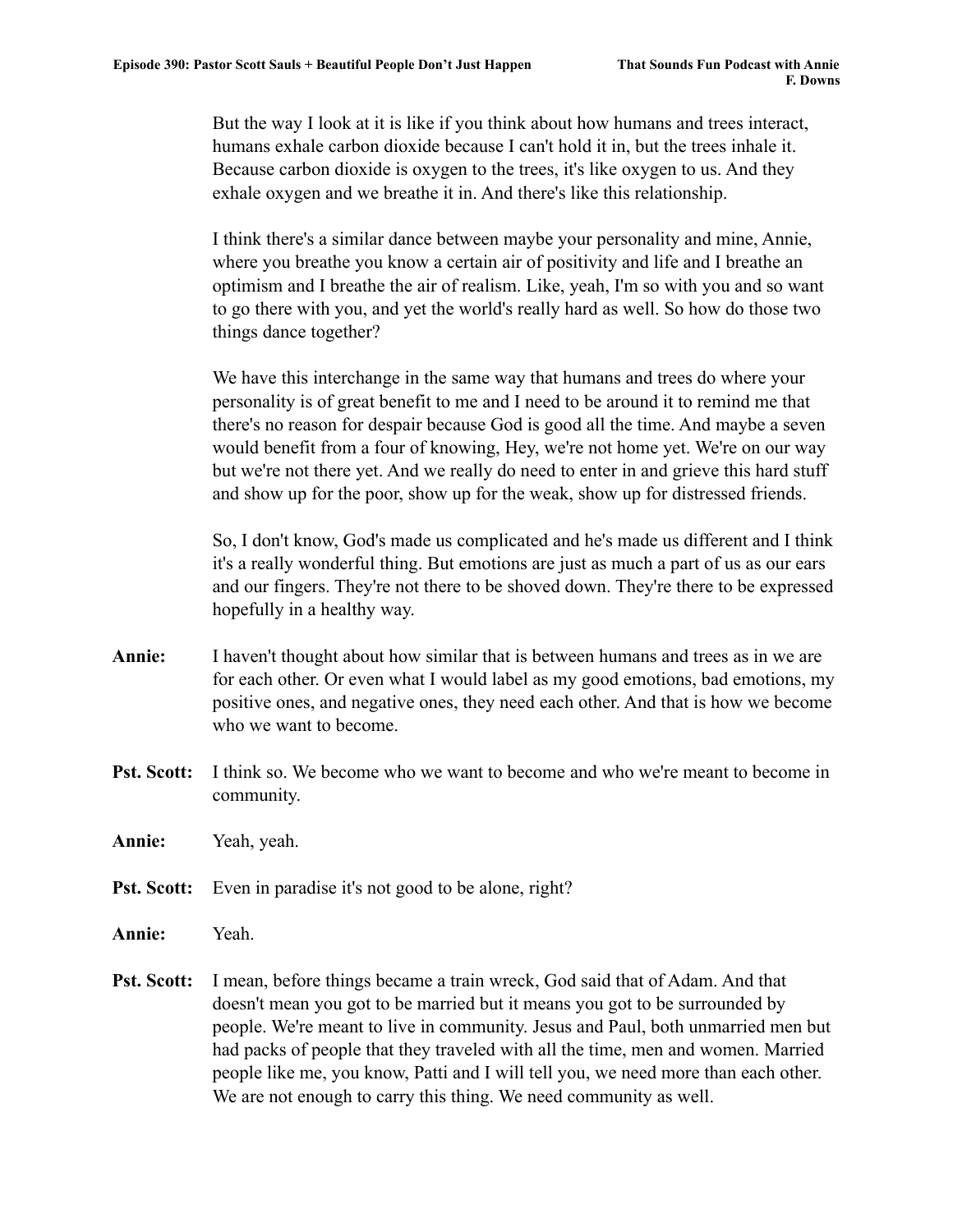**Annie:** And y'all both awesome to be around. So it's not even there's one that's lacking. You're both very fun to be around.

## **[00:23:13] <music>**

**Sponsor:** Hey friends! Just interrupting this conversation real quick to share about one of our amazing partners, [Liquid I.V](http://www.liquidiv.com). Y'all know how fiercely I protect my morning routine and my weekly Sabbath. I just think we make time and space for the things we need to keep us healthy and grounded. Right? Rest, fuel, reading, prayer, fun.

> In addition to all of that, though, we can't forget to make hydration a priority. One stick of Liquid I.V. in my water bottle hydrates faster and more efficiently than water alone. Liquid I.V. has incredible hydration flavors like watermelon, lemon lime, strawberry, pina colada, and more.

> So I'm a morning time Liquid I.V. gal. I just add it in my water bottle, because it helps me feel my best so I can tackle the day ahead with energy and focus. And y'all, watch out when I get one of their energy multipliers in me. It makes me feel unstoppable. It contains five essential vitamins: B3, B5, B6, B12, and vitamin C, and three times the electrolytes of traditional sports drinks.

It's made with premium ingredients and it's non-GMO, and free from gluten, dairy, and soy which I love. But in addition to tasting awesome and supporting my hydration goals, Liquid I.V. is on a mission to change the world. They've donated over 19 million servings globally. Isn't that awesome?

So grab Liquid I.V. in bulk nationwide at Costco or you can get 25% off when you go to [Liquidiv.com](http://www.liquidiv.com) and use the code THATSOUNDSFUN at checkout. That's 25% off anything you order when you use the promo code THATSOUNDSFUN at Liquidiv.com. Experience better hydration today at Liquidiv.com, promo code THATSOUNDSFUN.

**Sponsor:** And one more amazing partner to tell you about, [stamps.com](http://www.stamps.com). Y'all know I love it when I get to talk with my friends like Tim Schurrer or JeAnnie Stevens about leadership and entrepreneurship. That is a topic y'all want more of from us.

> Well, I want to learn everything I can about leading our companies the best that we can. And when you're running a small business, every second counts. You can't afford to waste a single moment. So for my fellow business owners out there, why are you still taking time out of your day to go to the post office when you could be using stamps.com instead?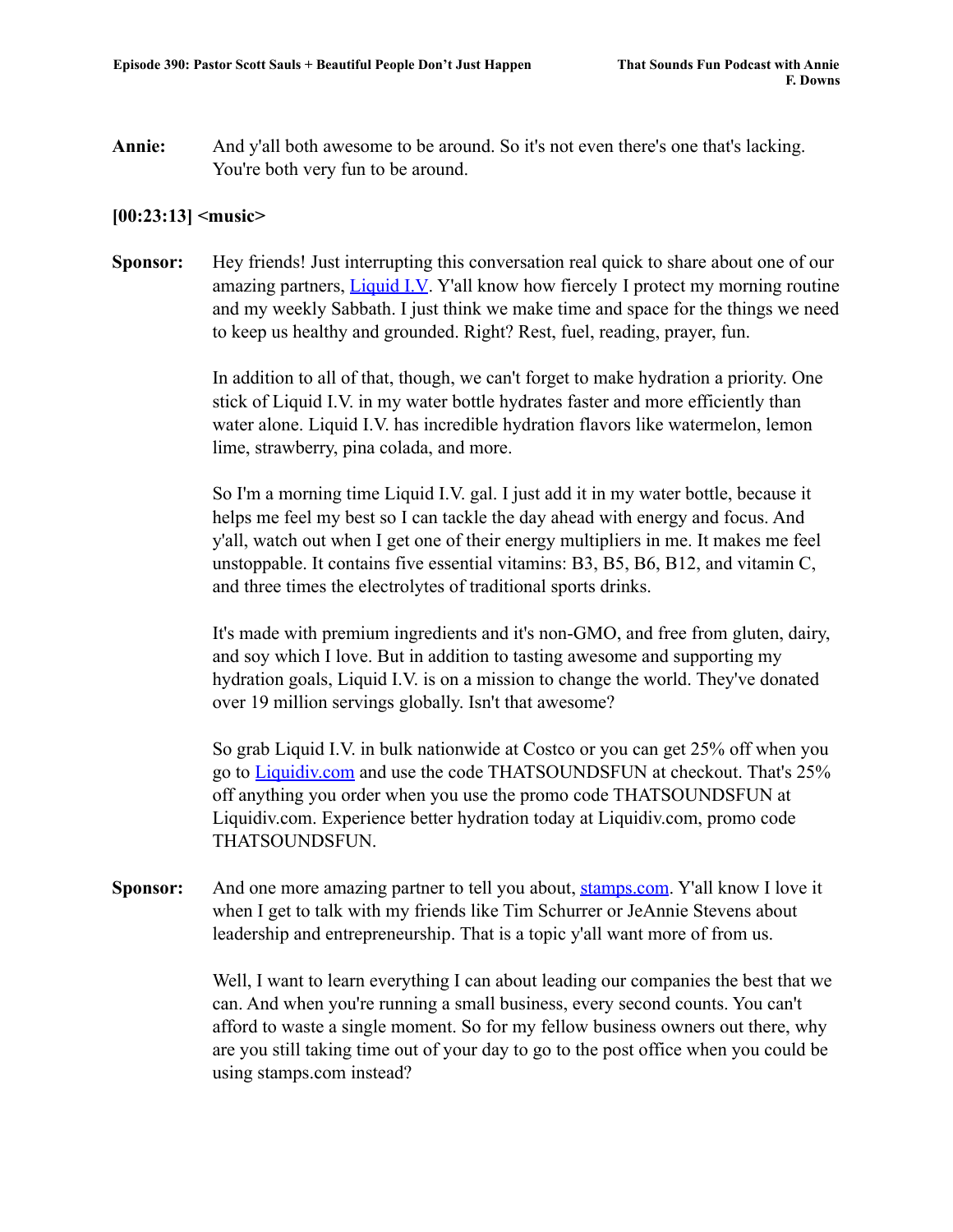Stamps.com makes mailing and shipping quick, easy, and cost-effective. It's just so simple. For more than 20 years, stamps.com has been indispensable for over a million businesses. Stamps.com gives you access to all the post office and UPS shipping services that you need right from your computer. And they provide discounts that you can't find anywhere else. Like up to 30% off USPS rates and 86% off UPS.

Streamline your shipping process with stamps.com easy-to-use software. All you need is your regular computer and printer and with the equipment you already own and use every day, you're up and running in minutes, printing official postage for any letter, any package, anywhere you want to send it.

Plus stamps.com seamlessly works with Shopify, another one of our partners. I love it when my friends are friends with my friends. But they also integrate with Amazon, Etsy, eBay, and more. So whether you're an office sending invoices or an Etsy shop sending your products, I'm interested, or a warehouse shipping out orders, stamps.com is your mailing and shipping solution.

Stop wasting time and start saving money when you use [stamps.com](http://www.stamps.com) to mail and ship. Sign up with a promo code THATSOUNDSFUN for a special offer that includes a four-week trial, plus free postage and a digital scale. No long-term commitments or contracts. Just go to stamps.com and click the microphone at the top of the page and enter the code THATSOUNDSFUN.

And remember, we include the links to all of our sponsors in the show notes below. But we'll also email them all to you on Friday with a bunch of other fun stuff, including the transcripts to the podcast if you go ahead and sign up for the AFD Week in Review. The link is in the show notes below.

And now back to our conversation with Scott.

#### **[00:26:55] <music>**

**Annie:** Okay, you talked about this in the book and you just mentioned it to about this aging thing and like kind of looking at the world through these new lenses of mortality a little bit is... I can't remember the exact word you use. But you said something along the lines of you have a different view than you used to have. Me too.

> I'm a decade younger than you, and I'm having very interesting, like, Oh, what does it look like to not be...? Now so many of our friends who are listening are in their 20s and some of them are in their 30s. But for a couple of minutes, for those of us that are over that, how do we do this well? Have you figured that out yet? Like how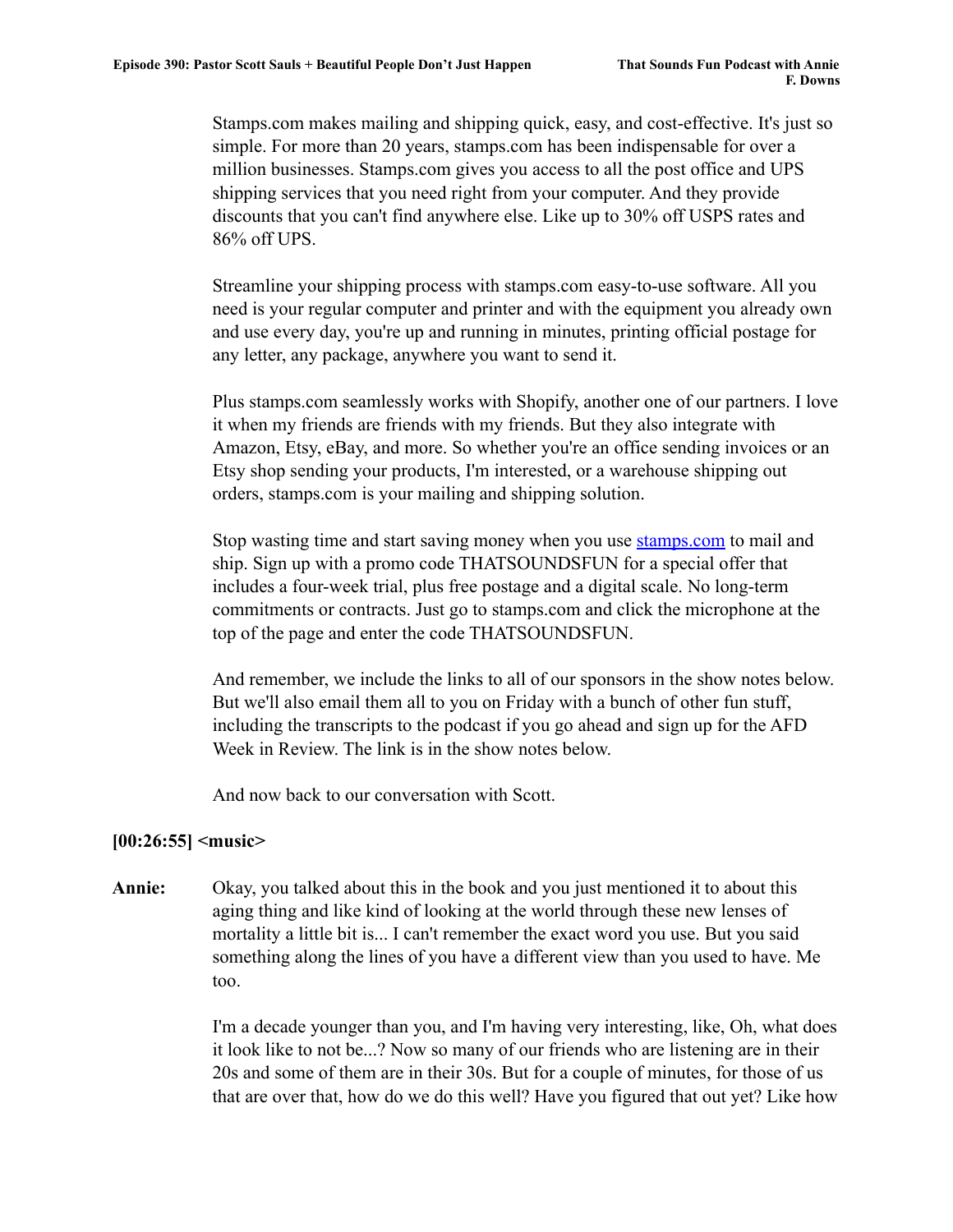do we step into this third quarter of our life, fourth quarter of our life in a way that is healthy?

- **Pst. Scott:** I think, Annie, we step into the third and fourth quarter in the same way that we're supposed to step into the first and second ones. The writer of Ecclesiastes-
- **Annie:** Oh, I love how you talk about the book of Ecclesiastes. It's the party pooper of the Bible.
- **Pst. Scott:** That's right. It will be the party pooper. And what is Scott Sauls' Enneagram fours favorite book of the Bible? Ecclesiastes. But you've got this guy who he's older in life, he's incredibly wealthy, he's got all the power, he's a king, he doesn't just have a pool, he's got several pools. He didn't just have a garden, he's got several gardens. He's got everything.
- **Annie:** He doesn't just have a wife-
- **Pst. Scott:** I know. I'm not gonna go there.
- **Annie:** A thousand.
- **Pst. Scott:** He's got too many wives. One is all you need. But he's got it all. And he's got worship too. He's in contact with the living God. Like a lot of people think that the writer is Solomon son of David. But whoever it is, he's like, "You know, all this is vapor." It's like trying to hold on to smoke. It's just going to leak out of your fingers and it's going to go poof and vanish.

But one of the things that he says in there, you know, since you mentioned your younger listeners, remember your Creator in the days that you were young? It's just like investing money. The earlier you start, the more you're going to flourish in your older years.

- **Annie:** That's right. Your emotional health, spiritual health, your physical health.
- **Pst. Scott:** 100%. So my mentor that I mentioned a minute ago, Tim Keller, he's got an incurable cancer right now. And probably some of your listeners if they've heard of him, they know this. And every interaction I've had with him, Zoom, phone calls, whatever, sometimes he can have a chemo drip in his arm.

**Annie:** Wow.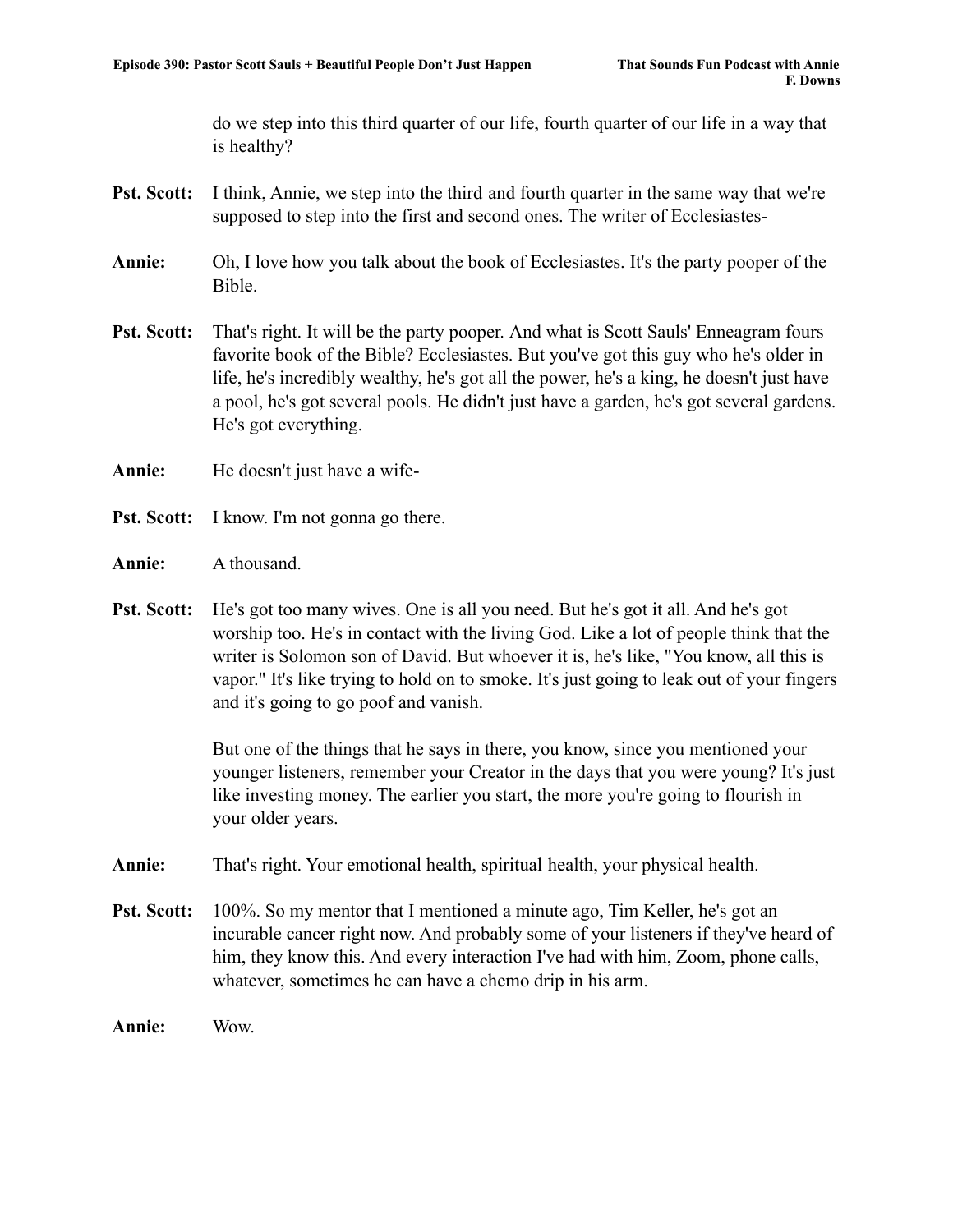**Pst. Scott:** And there's this lightness of being that he has. He looks at it and I'm like, "Oh, no, poor guy!" And he's like, "Can you believe this little thing cost \$9,000. Isn't that ridiculous?" And he's fully engaged. He's still writing like crazy.

**Annie:** Is he really?

- **Pst. Scott:** Yeah, he's doing all the things. One of the things that he says every time somebody asks him the "how are you doing?" question, he's like, "So glad you asked." And he says, "I'm happier than I've ever been in my life." Because it's all the truth that he's been absorbing for all his life is coming home to him when he needs it the most.
- **Annie:** Wow.
- **Pst. Scott:** He's like, "My goals right now are to work on my marriage." He's in his mid-70s, he still wants to improve his marriage. He wants to stay focused, he wants to know the Lord more deeply so he can be ready, you know, for his time when it comes. And then he says—this will speak to you, Annie, as a writer—he says, "I want to keep writing..." I love the way he phrased it. He says, "...to leave messages in a bottle for the future church."
- **Annie:** Wow.
- **Pst. Scott:** And he says, "I want to be an encourager." So he's saying these kinds of things that you would expect somebody in the prime of their life, at the peak of their health with the world as their oyster, but he's saying them as a dying man. And here's the punch line. It took us quite a long, circuitous route to getting to the punch line. The punchline is this. This man has been praying through four Psalms every single day for over 60 years.
- **Annie:** The same four? Or does he go one through four, five through eight?
- **Pst. Scott:** He goes through the whole book once a month.

**Annie:** Oh my gosh!

- **Pst. Scott:** ...part of his prayers. He reads the whole Bible at least once a year, every single year for over 60 years.
- **Annie:** Oh my gosh.
- **Pst. Scott:** He's got a deep, very involved life of prayer. And he receive-
- Annie: His book on prayer called *Prayer* is just unbelievable.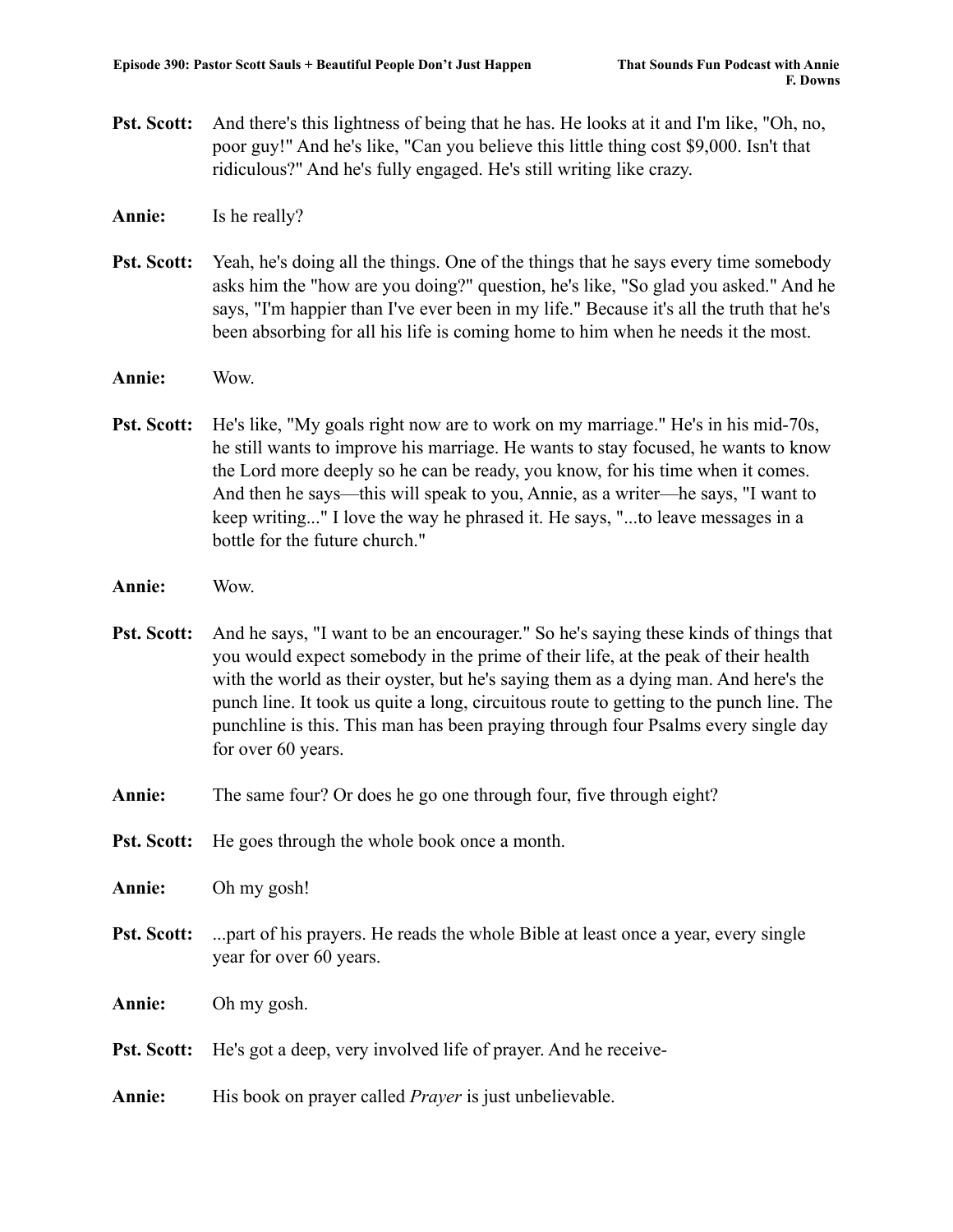**Pst. Scott:** It's outstanding. And he receives criticism like nobody I've ever seen. Even when it's unfair. You know this is as a public person, Annie. Like for every fair criticism, there's like ten that just are off. They're just not right. And he lives in that world.

> I worked very closely with him for like five years, never heard him either directly or behind somebody's back ever say a negative word about anybody. Never dogged his critics. Sometimes he would get a little frustrated and hurt, but he would never dog anybody. And his first question would always be, what's the kernel of truth in there that could become an opportunity for me to take it to the Lord, repent and experience new intimacy with Christ?

> So that stuff doesn't just happen, right? That's from his teenage years doing the Bible thing, the formation. Like all these kind of quiet, hidden, non-Instagrammable spiritual practices for decades. That's how you become that. And through suffering. He's survived cancer before. This is a second bout. But you and I can both list a lot of people that we know who have become remarkable people through pain points or through hard things.

But a major ingredient in that is doing all the work that you can to stay close to God, which means deep relationship with the Bible, deep relationship with a local church, not a lot of local churches. This is where I also want to encourage folks who benefit from a lot of really good teaching on the internet. Do not substitute your pastor with your favorite celebrity preach. Like don't do that. As a vitamin supplement, fine. But let your main course... Even if you kind of half love the music at your church, let that be your main... Like, truly part of growing up... You know, back to that growing up thing-

**Annie:** Say it!

- **Pst. Scott:** ...part of it is being able to enter into things that bless other people, that enrich other people-
- **Annie:** That's good. That's really good.
- **Pst. Scott:** ...and sort of draft off of somebody else's enjoyment of a song that you may not love yourself. That's actually a way to learn to love it, right?

**Annie:** Yes!

**Pst. Scott:** Like I'm a girl dad and I grew up as a jock in an all-boys home. I had to learn to love girl things. I mean, a lot of girl things. I'm the biggest *Gilmore Girls* fan there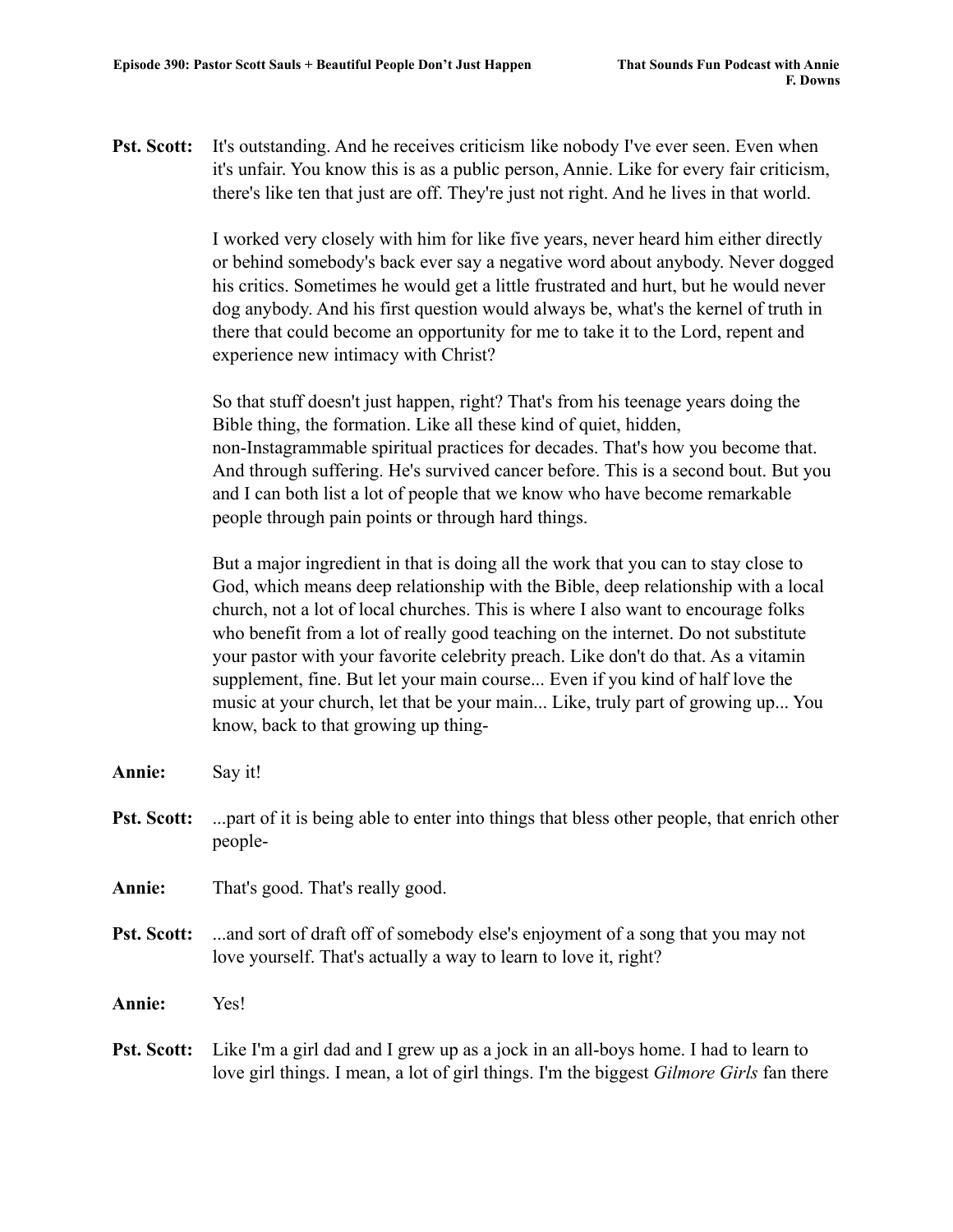is. But it was through their enjoyment that I came to enjoy things like the *Gilmore Girls*. Silly example, but an important one.

Rick Warren starts Purpose Driven Life with these words: it's not about you. And the less we make it about us, the more joy we end up having. I don't know. I could go on and on about that. I feel like I've gotten off-topic.

- **Annie:** No.
- **Pst. Scott:** But yeah, you know, like church life... Like CS Lewis in *Screwtape Letters* talks about how if a devil really wants to discourage a Christian, the devil should get the Christian in a church and sit them next to somebody who sings off key and has squeaky boots or whatever, and soon enough, they'll just want a peace out. And I would say that if everything about your church experience is spectacular, you're missing an opportunity to mature.
- **Annie:** Well, you haven't been there long enough.
- **Pst. Scott:** Yeah. Churches are supposed to be like Bridgestone Arena or like the Ryman. Like there's the performing arts which are wonderful and their own type of gift from God. And then there's Christian community, which is about not only bringing our best to God, but bringing our imperfections to God, and He loves us through both of them. And we learn to love a community through the good and the imperfection.
- **Annie:** I also have seen it myself that when I get my feathers ruffled about something... A mentor told me to do this. I certainly did not come up with it myself. But a mentor said, that's when you go and volunteer somewhere at your church. Because when you put your hands in the dirt, it's much harder to be upset that there's dirt in the building.
- **Pst. Scott:** That's a great point.
- **Annie:** Because you're like, "Yeah, I brought it in. I brought it in because I was at serving Saturday or because I worked with volunteer with the student ministry or whatever." You bring up an interesting point, because one of our friends... We let our friends submit questions to our guests through the AFD Week in Review email. And one of our friends said, how do you pastor in a way we're right now, and as another big political season is coming where ideologies are so different? It feels like people bring their politics with... I do, I bring everything I believe with me into the church on a Sunday. But so many people believe that what they believe politically aligns with Jesus. But everyone thinks that.

**Pst. Scott:** Everyone thinks that.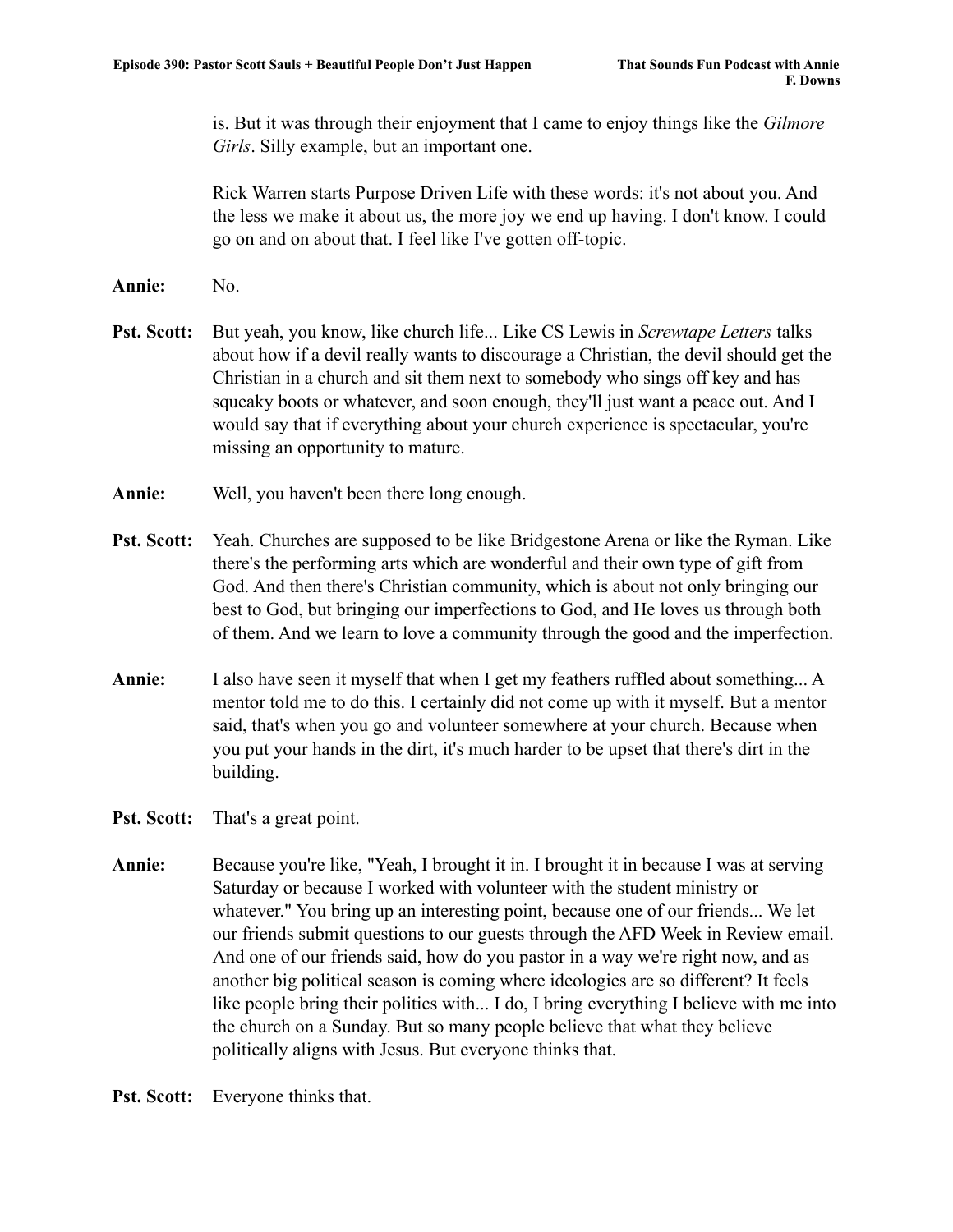**Annie:** That's complicated, Scott.

- **Pst. Scott:** I was tracking with you until you said another political season is about to happen, and then my stomach turned over.
- **Annie:** I know. I feel that for every pastor.
- **Pst. Scott:** I will say this. And our friends at Barna will back this up. The last two years have been especially excruciating for many pastors. Number one, you're closing your doors and you're trying to keep community going on computers.
- **Annie:** You're pivoting constantly.
- **Pst. Scott:** So there was that season. And then people come back and you can only see half of their faces and you can't really have conversation before and after church because you're all trying to protect yourselves and each other from a pandemic. Then everybody starts coming back and you realize, "Wait a minute, half the room is strangers that I've never met and there's so many that haven't come back like I thought would. Where are all those elders?

So it's been exceptionally hard for pastors in the same way it has for restaurant owners and things like that. Not just pastors. I think arts and entertainment took a real hit for a while. But they're coming back with a force. I'm so jealous of our arts and entertainment people.

- **Annie:** Oh, man. Everybody is on the road. Every show is sold out. It's wild.
- **Pst. Scott:** Yeah, I won't mention any names. One of our mutual friends are like, "I love you. You're so great, and I hate you because your life is so fun right now." We're all struggling to come back and-
- **Annie:** Arena tours or not?
- **Pst. Scott:** Filling arenas.

**Annie:** That's right. That's right.

- **Pst. Scott:** That's great. More power to them. They paid a great price during the pandemic as well. But, you know, Barna says that 40% of pastors are looking to get out of ministry right now.
- **Annie:** Oh my gosh!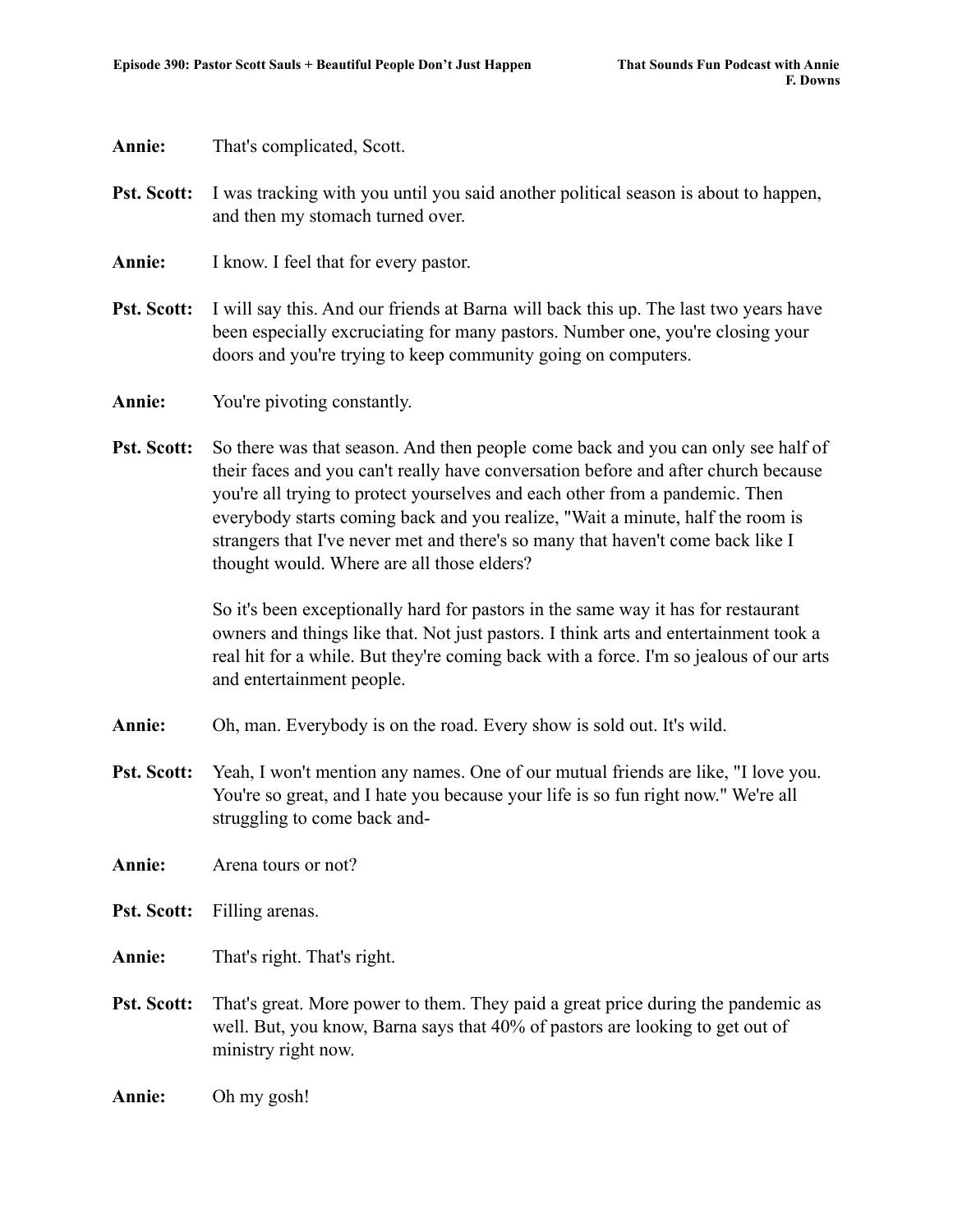**Pst. Scott:** 40%. That's a lot of pastors.

**Annie:** It's a lot. It's hard.

- **Pst. Scott:** And part of it is just the charged political environment. A huge part of it is the charged political environments. It's like I'm darned if I do, I'm darned if I don't.
- **Annie:** That's it.
- **Pst. Scott:** If I say anything about race, either I'm not saying enough, or I've said too much.
- **Annie:** You can get both of those emails.
- **Pst. Scott:** Yeah. Or if I say anything about the life choice conversation with all the Supreme Court stuff that's happening recently, I'm gonna get frayed from both directions. This is the pesky thing about Jesus. He never quite lands thoroughly with the blue state people or the red state people. So there are things on both sides that I think the truth of Scripture and the truth of Christ would say, "Yeah, that's a good thing."

But there are also things on both sides that he would come in and clean house and want to turn the table over. And even now probably some people who are listening are getting defensive about their side, which is perfectly fine. We're not called to ignore politics, we're called to redeem them like we're called to redeem everything that God gives us the privilege of being involved with.

And so I think the question is, what does the redeemed political engagement look like? I think it looks... And Annie, I can be off, but I think it looks like people having greater and greater difficulty over time guessing which side you vote for.

- **Annie:** Yes.
- **Pst. Scott:** Let me explain that just for a second. So our church is a multi-site church. So we have four congregations in different areas of town.

**Annie:** We had Mika and Christina on. Mika Edmondson and Christina.

**Pst. Scott:** Yeah, wonderful.

**Annie:** One of your pastors.

**Pst. Scott:** So Mika and Christina, we planted the Koinonia congregation right in the middle of the pandemic.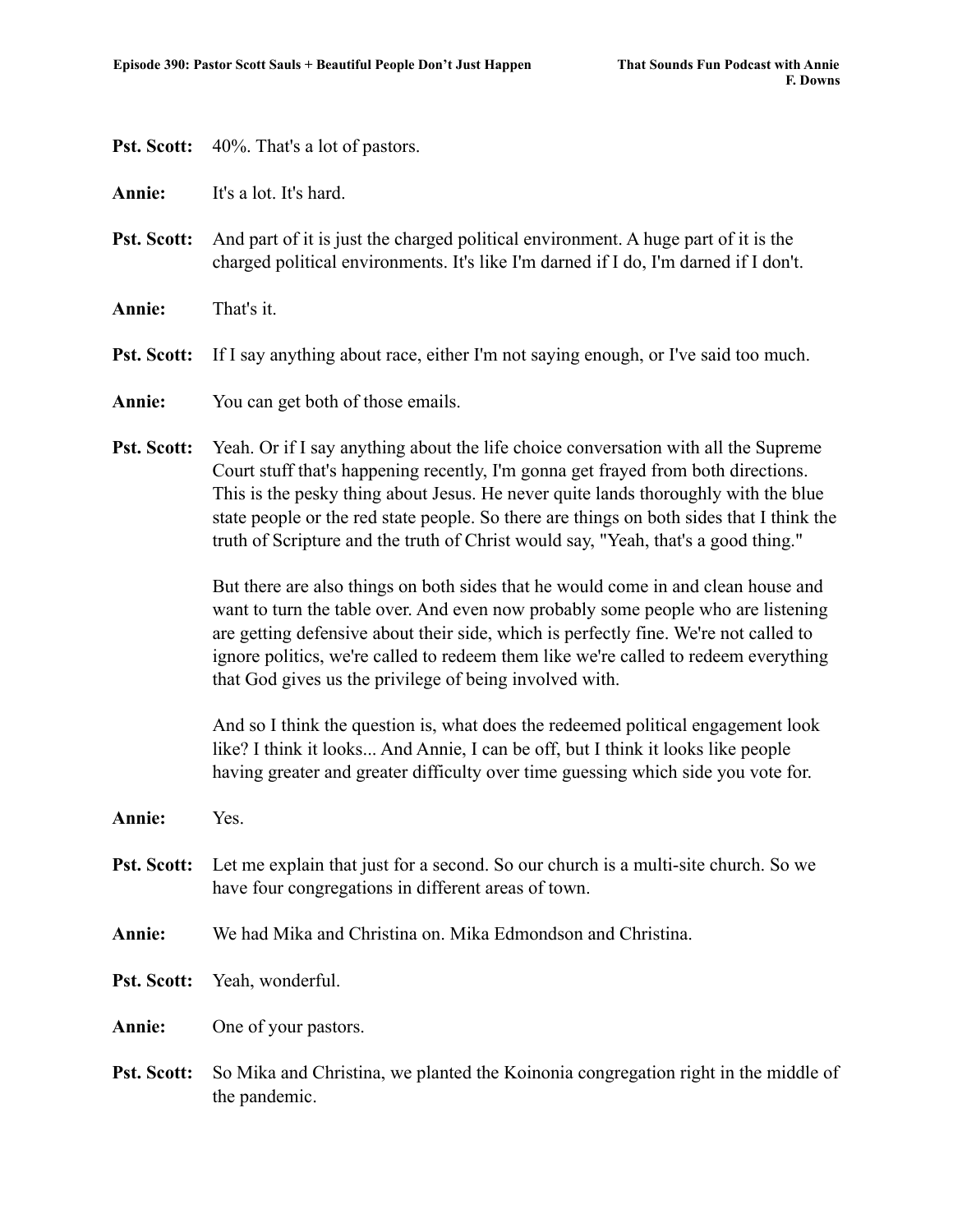### **Annie:** It's unbelievable.

- **Pst. Scott:** Perfect timing to plant a church. And they were already here and we're like, "You know what? Let's go for it."
- **Annie:** Let's go!
- **Pst. Scott:** And we had a ton of people who went with them and have been great support from the very beginning.
- **Annie:** Yes, it's been incredible to watch.
- **Pst. Scott:** But they're in an 82% African American community. And let's compare them to say our Cool Springs congregation that Russ Ramsey leads, which is like Cool Springs. Cool Springs, Franklin is as red state as it can get. Bordeaux, North Nashville is about as blue state as you can get.

So you have two congregations in the same church. Two congregations, they're about the same size. Let's just assume that 100% of the people in both congregations believe the Bible cover to cover is the word of God. And yet, these two congregations are going to cancel out each other's votes.

And that means one of two things. Either one of these congregations is just missing it in terms of the Bible and in terms of what's true and beautiful and of God, and one of these congregations is just completely blind and the other is completely enlightened.

- **Pst. Scott:** Or-
- **Annie:** Or.
- **Pst. Scott:** ...both have some blind spots and both are seeing certain things more clearly than the other through the lens of Scripture as applied to government and politics. There's this woman at Duke University Divinity School named Christina Cleveland, she says, "The best way to understand and know your own blind spots is to get into community with brothers and sisters in Christ who have opposite political views as you do."

Now, there's certain things where I would say, Look, you're never going to convince me that elective abortion is a good thing." You're never going to be able to convince me of that because of Scripture. And so you're like, "Ah, Republican."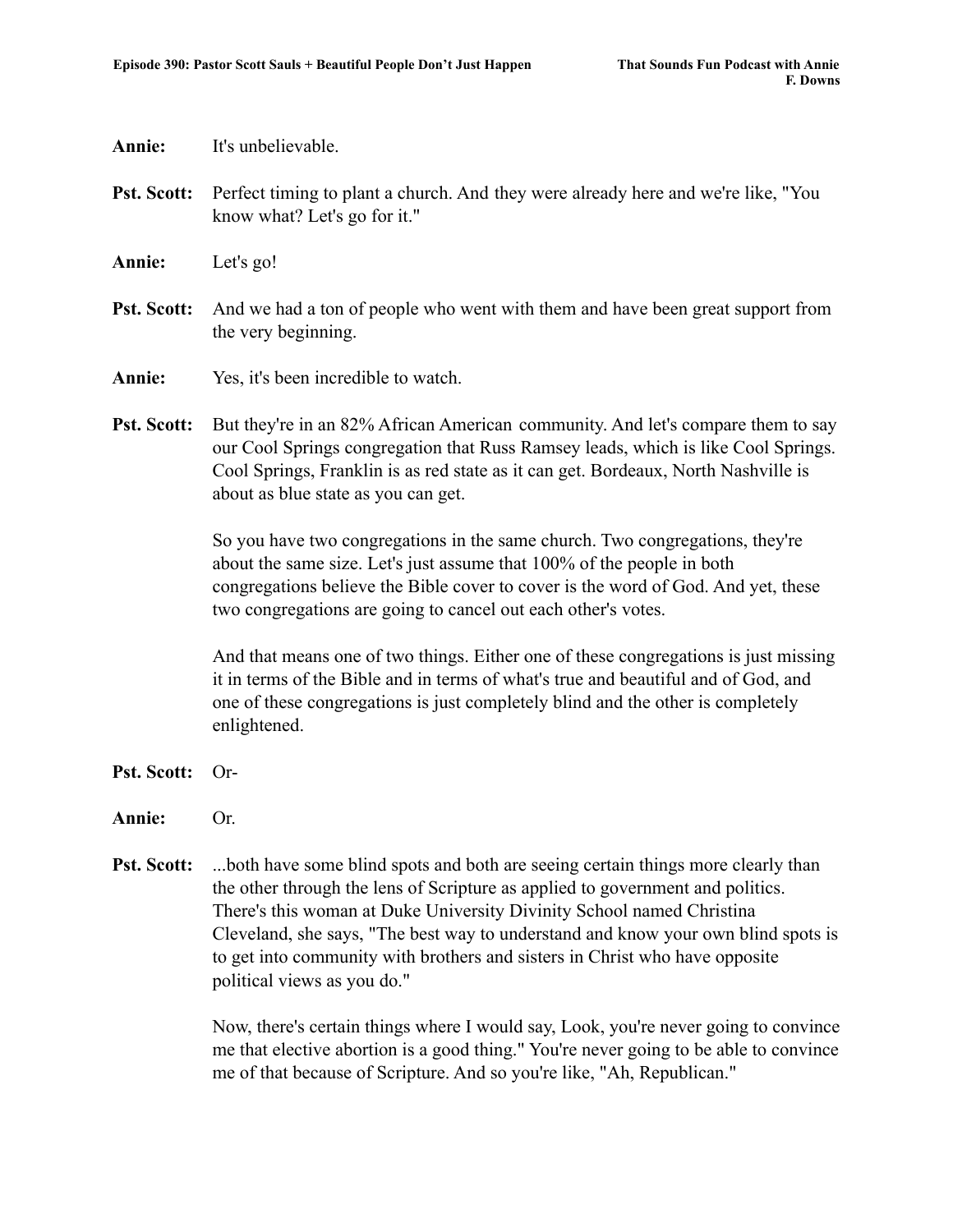Well, I would also say, you're never going to convince me that undocumented immigrants separated from their children at the border is not something that Christians should care about. "Oh, you're one of those Democrats!" Well, no, I'm actually... It's funny people say, "Oh, I know. I know what..." I'm like, "You have no idea. You are missing it. So badly you're missing it."

Ann Voskamp said to me once, she's like, "I don't know what to do because I feel like I'm too conservative for all my liberal friends and I'm too liberal for all my conservative friends." And I'm like, "Bingo, that's right where you belong."

- **Annie:** Oh, wow.
- **Pst. Scott:** "That's right where you belong. So is Jesus." If you look at the love chapter, and Paul's talking about if I speak in the tongues of angels, if I give my body to the flames, like he's listing all these different faith commitments. And if you parse them out half of them are progressive virtues and half of them are conservative virtues.
- **Annie:** Wow.

**Pst. Scott:** And so when I think, the whole scripture is like that. Like when he starts a letter saying, "Grace to you and peace," that's a subversive socio-political statement. Because "grace to you" was a Greek salutation; "peace to you" was a Jewish one."

- **Annie:** Oh, wow.
- **Pst. Scott:** He's like saying, "AOC fans and Donald Trump fans to you from God our Father." It was that radical.
- **Annie:** Wow. This is why we need to study the Bible in the original way like this.
- **Pst. Scott:** Be formed. Don't be a disciple of a talk show host. When I say talk show, I really meant like cable news host.
- **Annie:** Got it. Got it. Go it. Yes. Yes. Yes.
- **Pst. Scott:** Because talk show hosts are awesome. But cable news is designed to rally a single way of thinking in an echo chamber and to condemn those other guys. That's what makes money, that's what sells advertising. Like if you've ever seen *The Social Dilemma*, that's how the social media companies are exploiting your own tendency toward anxiety and anger and outrage.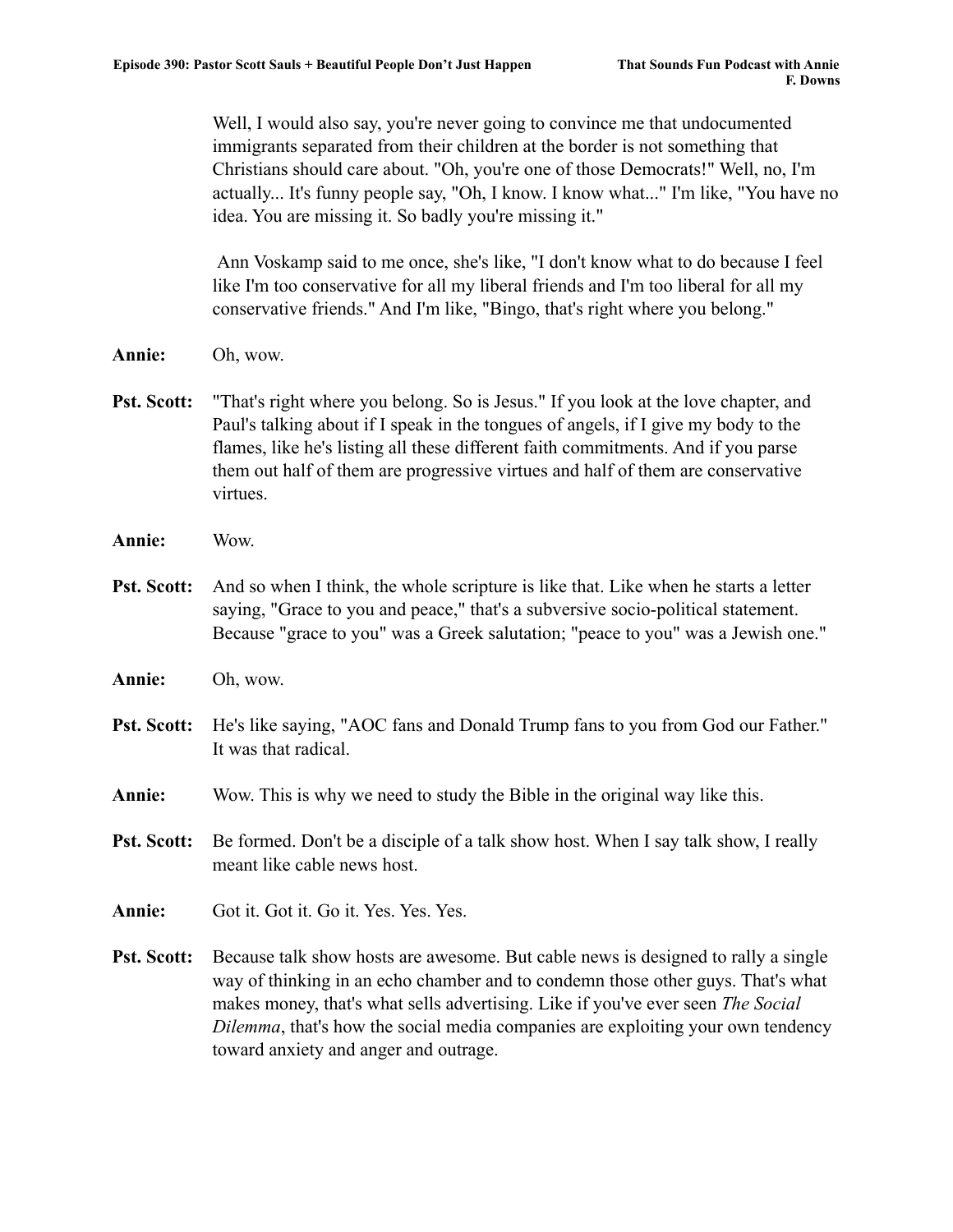The algorithms are meant to fuel anger, to drive advertising. That's why you see such a vastly different message from Fox News versus CNN. Don't let yourself be discipled by those voices. Do the Tim Keller thing. Remember your Creator from the days that you're young. Get as much input as you can from what's true and beautiful directly from God and people who represent His voice well, and then you'll be able to discern.

I'm not saying stop watching cable news. Just learn to discern what you're hearing. And then there's the whole logs and specs thing where we think the log is in somebody else's eye and you're just like, "No." If everybody could just start from the place of humbling themselves in any kind of conflict... I don't know if that gets to the pastor thing.

- **Annie:** Yeah, you talk about that beautifully in *Beautiful People Don't Just Happen* of like, you've got to see. If you're seeing something big out there, you've got to look inside here because they're the only way you become who you want to really be and who you were meant to be is if you are first humbling yourself.
- **Pst. Scott:** That's right.
- **Annie:** That's where God tends to make things much more clear. But to your pastor friends who asked that question, my own experience is this. If you want to grow a church really big, really fast, go as partisan as you can. Just preach politics. Like whatever Tucker Carlson is saying, say it in your pulpit, or whatever Rachel Maddow is saying, say it in your pulpit, and your church will grow so fast. But it won't grow by conversion, it'll grow by just people wanting something more politically aligned from somebody else's church. So it's a great way to hurt other churches and to grow yours. If that's what your life vision is, you know, I don't quite understand it, but okay.
- **Annie:** We can tell you how to do it.
- **Pst. Scott:** That's how to do it just from a pragmatic point of view. And if you want kind of the slow, healthy growth trajectory, then be a Jesus person, which means you're going to be your own person in these political conversations. And realize that the political noise in your congregation is in all likelihood coming from less than 10% of your members. It feels like the whole church but it's not. It's not.

I got so many friends that would say that, that it's a matter of turning the volume down on the loud majority and turning the volume up on the silent... I'm sorry, the loud minority, and turning the volume up on the more quiet, faithful, humble majority.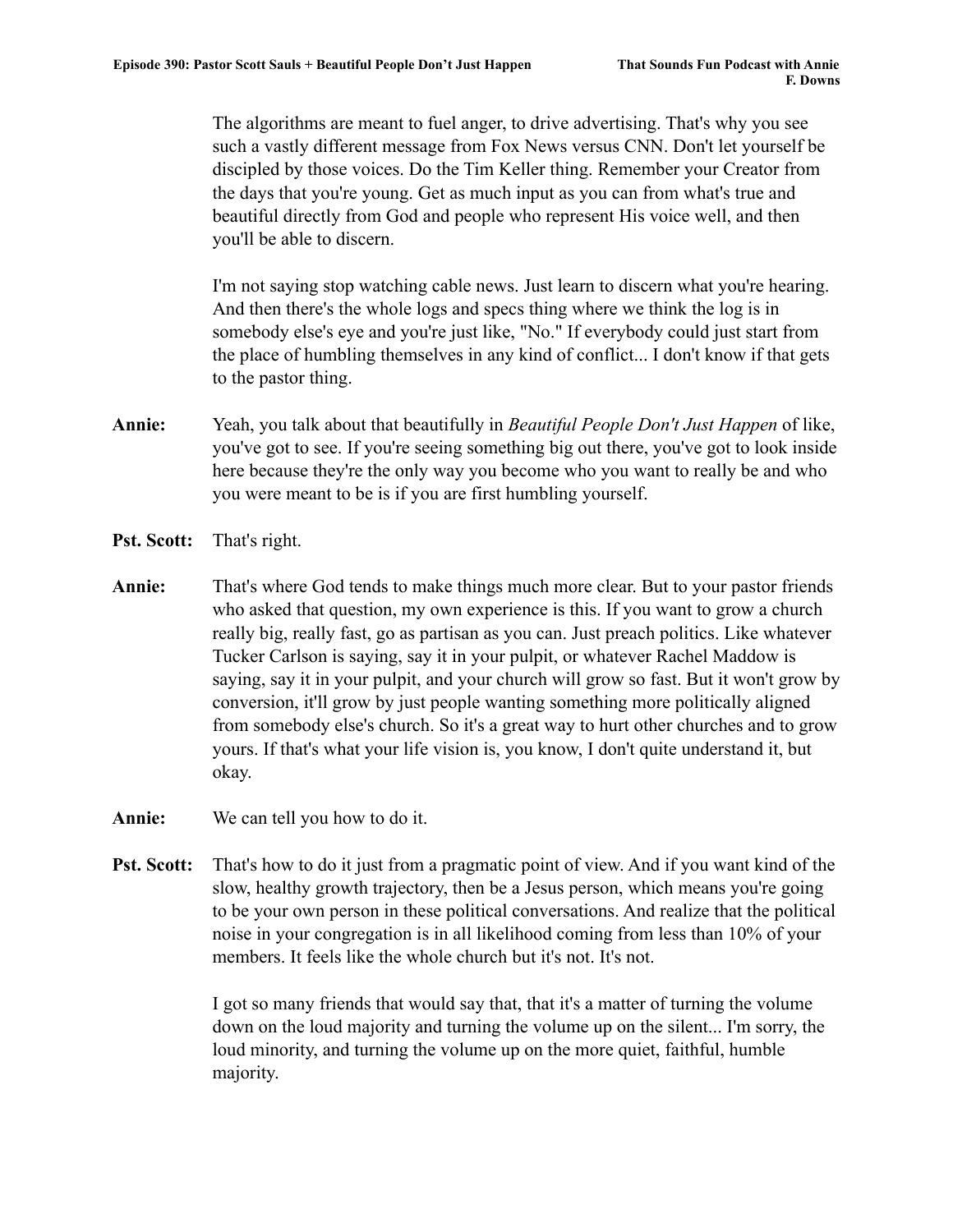If you get accused of being both too liberal and too conservative, it probably means you're right where you need to be. And the people who are calling you too political, if that's who you are, are the people who are too political.

- **Annie:** Wow.
- **Pst. Scott:** Because only a hyper-partisan person is going to be triggered by a balanced preacher. Because they don't want a balanced preacher. They want a doppelganger of their favorite cable news person. Faithfulness doesn't look like that. Render unto Caesar what belongs to Caesar and to God what belongs to God.

# **[00:48:26] <music>**

**Sponsor:** Hey friends! Just interrupting one more time to tell you about another amazing partner, [Chime.](http://www.chime.com/thatsoundsfun) So here's a question for you. Is that tiny piece of plastic in your wallet doing enough for you? Because with the Secured Chime Credit Builder Visa credit card, you can start building credit with everyday purchases and on time payments.

> See, with Credit Builder members can increase their credit history with no annual fees or interest. And having a good credit score can mean getting better car loan rates or renting apartments easier. Anytime you see those commercials for ways to check your credit score, you can rest easy and be like, "I am good."

Continue your credit journey with Chime. Signing up takes only two minutes and it doesn't affect your credit score. So get started at [chime.com/thatsoundsfun](http://www.chime.com/thatsoundsfun). That's chime.com/thatsoundsfun. The Chime Credit Builder Visa credit card is issued by Stride Bank N.A., pursuant to a license from Visa USA.

Chime checking account and \$200 qualifying direct deposit required to apply for the Secured Chime Credit Builder Visa credit card. Regular on-time payment history can have a positive impact on your credit score. Impact to score may vary and some user scores may not improve.

**Sponsor:** And one last amazing partner tell you about that I was literally on their website today, [Thrive Market](http://www.thrivemarket.com/thatsoundsfun). Y'all know I love Thrive Market. You've heard me talk about it before. It's the online membership-based market on a mission to make healthy living easy and affordable for everyone.

> With Thrive Market, you can shop everything from healthy pantry essentials to sustainable meat and seafood to non-toxic cleaning and beading products all delivered right to your door. And if you find a price lower elsewhere Thrive Market will match it.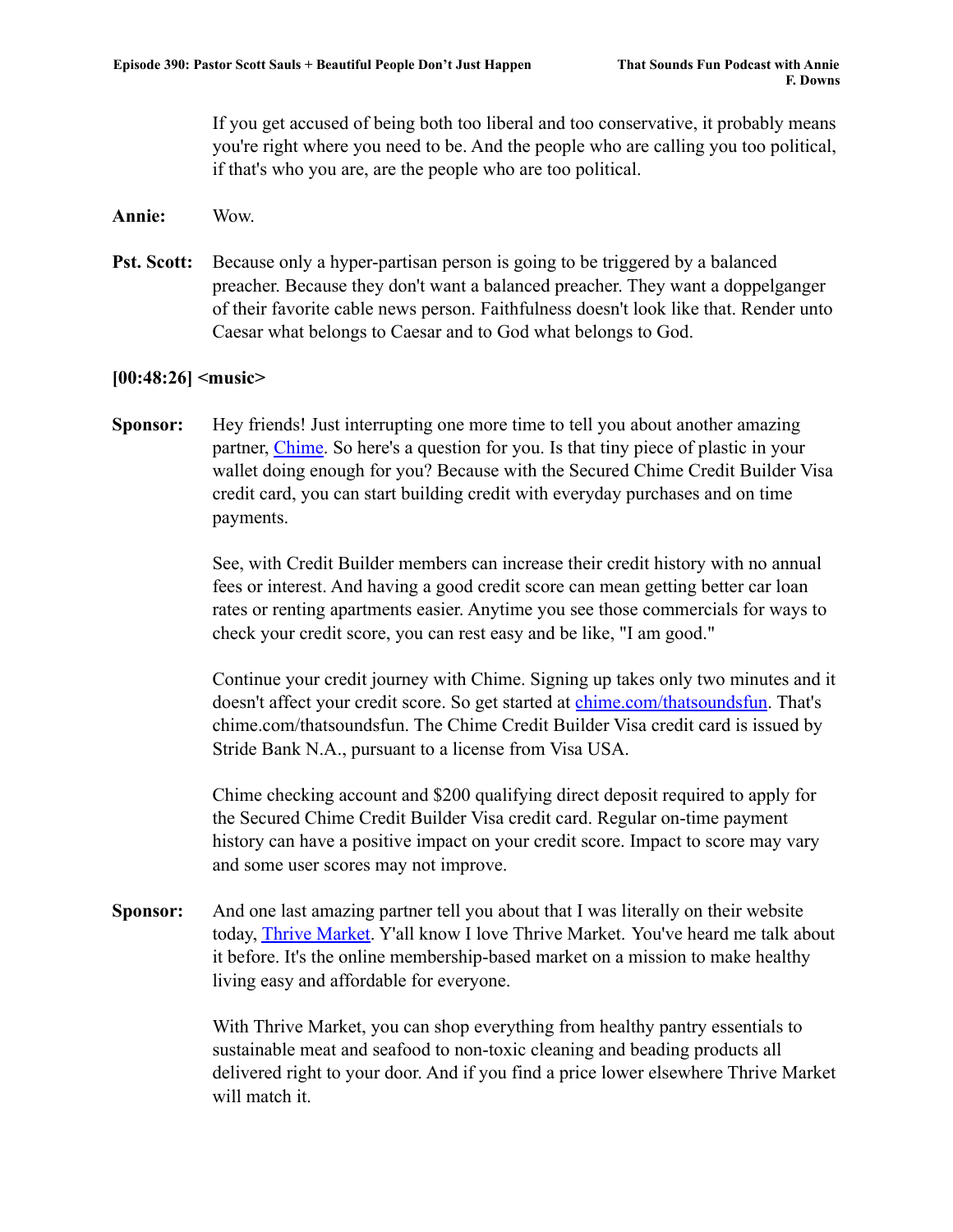Our friends at Thrive Market have high standard just like we do, so they carefully vet each and every item they sell. That just means that you can trust that if it's available through Thrive it is high quality. One of my favorite things about Thrive is that they make it super easy to filter the market by values or lifestyle.

So when I need to replace the cleaning supplies at my condo or make sure my purchases aren't terrible for the planet, Thrive made that super simple. They've got 90 different lifestyles to choose from, so you can filter over 5,000 food, home, and beauty products according to what matters to you most and what helps you with the lifestyle that works best for you.

So whether you want to eat paleo or shop from zero waste brands or you're doing keto, Thrive Market has you covered. Give me that Thieves household cleaner. Y'all know it. Y'all know that Thieves smell. It smells amazing. Thrive brings it to my door so I don't have to deal with decision fatigue and the endless options on the shelves at the store, and I know my house is clean with no chemically toxic extras to worry about.

When you join Thrive Market, you're joining a community of 1 million-plus members and sponsoring a family in need. And with their fast and free carbon neutral shipping, you are also bettering our planet. Thank you very much. I know how generous and caring y'all are. So I know that matters to you like it does to me.

So join Thrive Market today and get \$80 in free groceries. You guys, \$80. That's [Thrivemarket.com/thatsoundsfun](http://www.thrivemarket.com/thatsoundsfun) to get \$80 in free groceries. My gracious! That's thrivemarket.com/thatsoundsfun. Thrivemarket.com/thatsoundsfun.

And now to finish up our conversation with Scott Sauls.

# **[00:51:40] <music>**

- **Annie:** When I was reading *Beautiful People Don't Just Happen*, I just kept thinking, man, one of the questions I wanted to ask you that we're running out of time is I want to ask you who would you write it for? Because as I was reading I was thinking, you hand this to pastors and you hand this to moms and you hand this to 20-year-olds so that they become who they want to become starting early.
- **Pst. Scott:** That's the hope. To all humans. You got the advance copy. I don't know if the dedication is in there or not.

**Annie:** It is. It tells me "separator line." Separator line.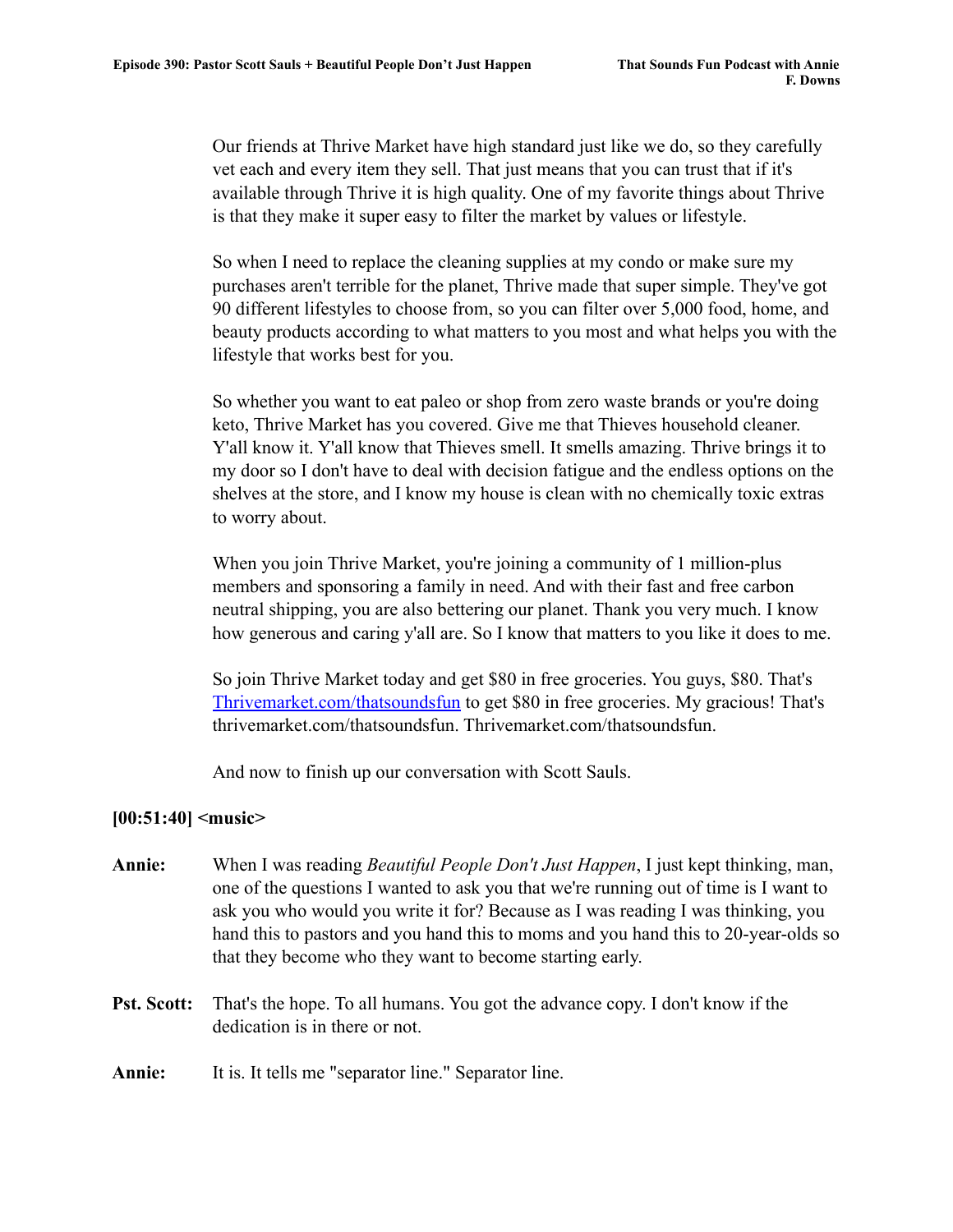**Pst. Scott:** Separator line. So essentially, you know, I said it's for anyone who experiences or anticipates experiencing any level of weariness from regret, hurt, or fear, which is all of us. But it's also for those—and the acknowledgments or the dedication is heavy on this—it's for people who are in helping positions.

> You mentioned the informal ones, like friends who show up for the struggling friends or parents who show up for kids or spouses for spouses or friends for friends, but also for counselors and social workers and pastors and ministry workers.

- **Annie:** Doctors, nurses.
- **Pst. Scott:** Doctors, nurses, yeah. It's really designed hopefully to, you know, be maybe some pastoral words and insights for those contexts. There are so many of those contexts in all of our lives.
- **Annie:** I can't wait for people to get *Beautiful People Don't Just Happen*. This is one of those that you... I have a couple of books that I have a tiny handful of. My mom taught me this. She had a gift closet when we were going up. And if I forgot I had some... need to take some to my teacher, we could go to gift closet. And I just have a couple of books that I keep five of and just go in case somebody needs it. This feels like one of those that we can go, "Man, when somebody needs this..." So I hope people go ahead and grab five today.
- **Pst. Scott:** We'll put it right next to your book about fun because they're like the opposite. There's a tree and the human right.
- **Annie:** That's right. That's right. That's exactly right. Scott, is there anything we didn't say to make sure we cover?
- **Pst. Scott:** Just thank you, Annie. We're so, so thankful for you and the bright light that you bring into the world and into our world. You're an intergenerational voice in our family.
- **Annie:** I love that.
- **Pst. Scott:** Oh, yeah, we just love what you bring and-

**Annie:** Thanks. Thanks.

**Pst. Scott:** ...the hope that you put out there. So please keep doing it.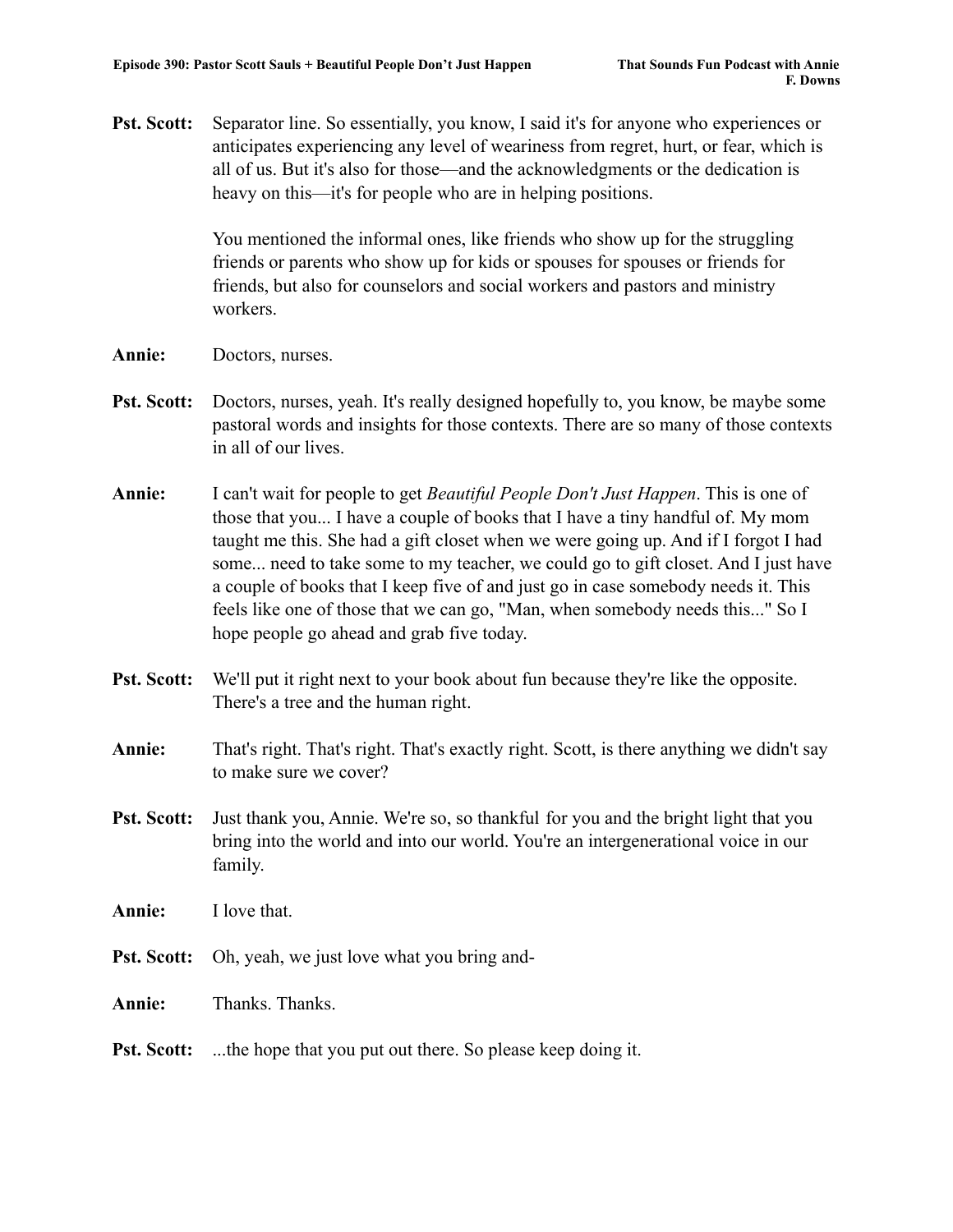**Annie:** I will. I think one of the gifts of you is you're very tall. And so when you walk into a room, everybody knows and it brings such peace. So I'm thankful God made you tall because it is a little bit of a treat for us. So I'm very thankful.

> The last question I always ask because the show was called That Sounds Fun, tell me what sounds fun to you, Scott?

- **Pst. Scott:** So what sounds really fun is the NEEDTOBREATHE concert that's happening right over this summer.
- **Annie:** Yeah. We're gonna go to that. Don't you love them?
- **Pst. Scott:** Yes.
- **Annie:** They're just amazing. Have you been a longtime fan of NEEDTOBREATHE?
- **Pst. Scott:** Here's the fun thing. So I knew nothing about their music and then Patti and I because we just kept hearing people saying, "Oh, you gotta hear this band," we saw them in Ascend amphitheater, and I looked at them and I'm like, "I think this might be the best live show I've ever seen." And what they do comes from a place, right?
- **Annie:** Yes. Yes.
- **Pst. Scott:** So during the pandemic right when we've all got masks... This is the funny story. So Bear and Mary Reames are part of our community at Christ Pres. But when they first showed up, they showed up with a mutual friend and we're having a conversation and we've all got our masks on, right? And they're just very understated about what he does. And I'm like, "So what do you do with your days?" And he's just so humble and shy.

So she's like, "Well, yeah, we came here... He's in a band, does music." And I'm like, "Is it a band that I've ever heard?" He's like, "I don't know. Maybe." And I said, "So what band is it?" He's like, "This band called NEEDTOBREATHE." And I'm like, "Huuh." It was just like I just met Bono or something and I didn't recognize him. Like for me, because their music has become so meaningful to us on a lot of levels and to our daughters, which makes it even more meaningful for us, so we're fired up about getting to go hear them do their thing.

**Annie:** He's been on the show a couple of times, and he dared me to... He said he would pay for me to get a tattoo of bear paws on my neck. And I was like, "Bear, I can't. I just can't, but I've really thought about it. I've thought about it a lot." He's like, "I would pay for that." He's like, "I can get this guy to help pay." I'm like, all these other friends we have, I'm like, "Bear can't do it." But I think about it a lot.